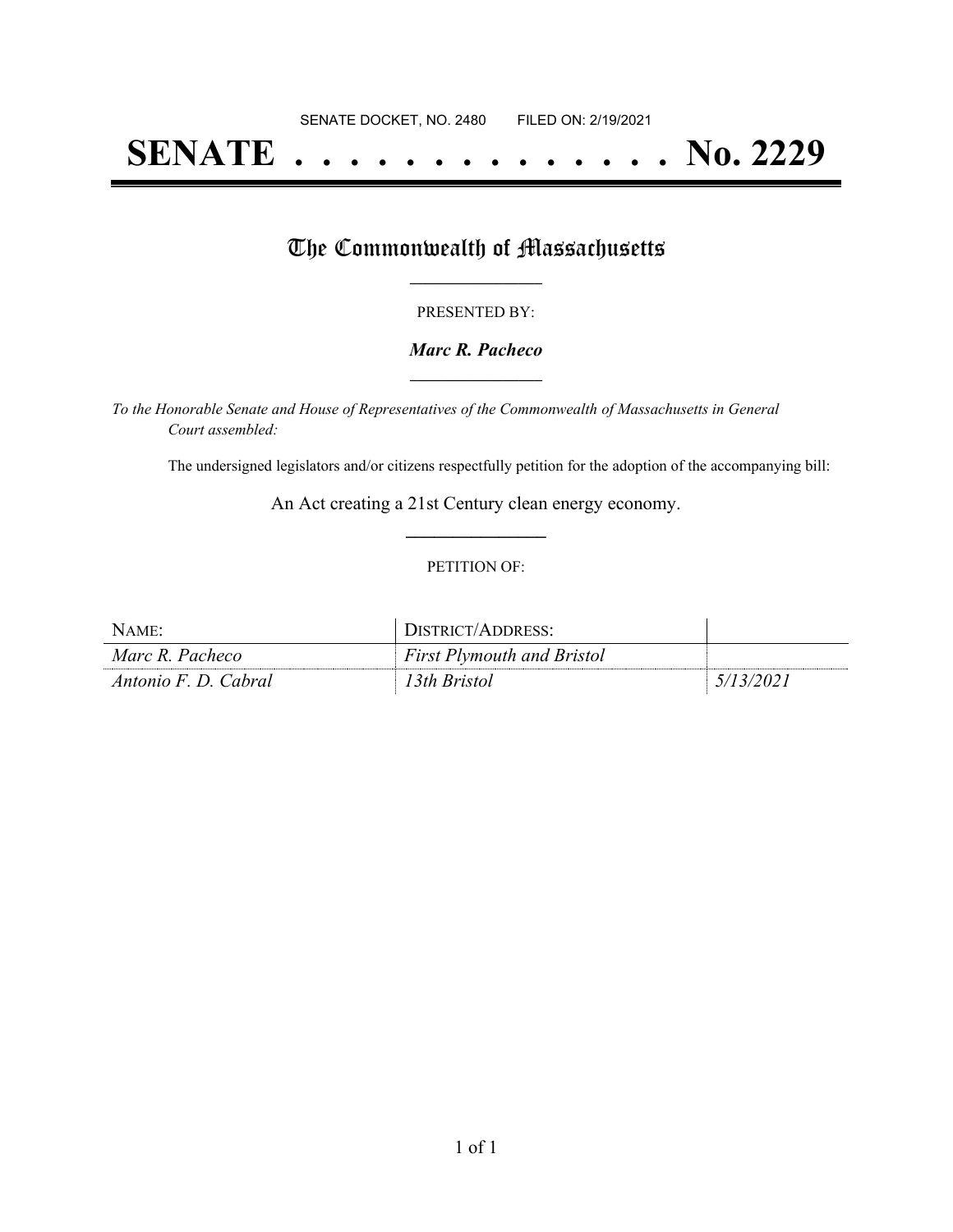# **SENATE . . . . . . . . . . . . . . No. 2229**

By Mr. Pacheco, a petition (accompanied by bill, Senate, No. 2229) of Marc R. Pacheco for legislation to create a 21st Century clean energy economy. Telecommunications, Utilities and Energy.

### The Commonwealth of Massachusetts

**In the One Hundred and Ninety-Second General Court (2021-2022) \_\_\_\_\_\_\_\_\_\_\_\_\_\_\_**

**\_\_\_\_\_\_\_\_\_\_\_\_\_\_\_**

An Act creating a 21st Century clean energy economy.

Be it enacted by the Senate and House of Representatives in General Court assembled, and by the authority *of the same, as follows:*

| $\mathbf{1}$   | SECTION 1. Section 3 of chapter 21N, as so appearing, is hereby amended by striking                  |
|----------------|------------------------------------------------------------------------------------------------------|
| 2              | out subsection (h) and inserting in place thereof the following:- (h) The interim 2030 statewide     |
| 3              | greenhouse gas emissions limit shall be at least 50 per cent below the 1990 level, and the interim   |
| $\overline{4}$ | 2040 statewide greenhouse gas emissions limit shall be at least 75 per cent below the 1990 level.    |
| 5              | SECTION 2. Said section 3 of chapter 21N, as so appearing, is hereby amended by                      |
| 6              | striking out, in subsection (b), clauses (v) and (vi) and inserting in place thereof the following:- |
| $\tau$         | (v) a 2045 statewide greenhouse gas emissions limit that achieves at least net zero statewide        |
| 8              | greenhouse gas emissions;                                                                            |
| 9              | SECTION 3. Section 11F of Chapter 25A, as appearing in the 2018 Official Edition, is                 |
| 10             | hereby amended by striking out the subsection (a) and inserting in place thereof the following:-     |
| 11             | (a) The department shall establish a renewable energy portfolio standard for all retail              |
| 12             | electricity suppliers selling electricity to end-use customers in the commonwealth. By December      |
|                |                                                                                                      |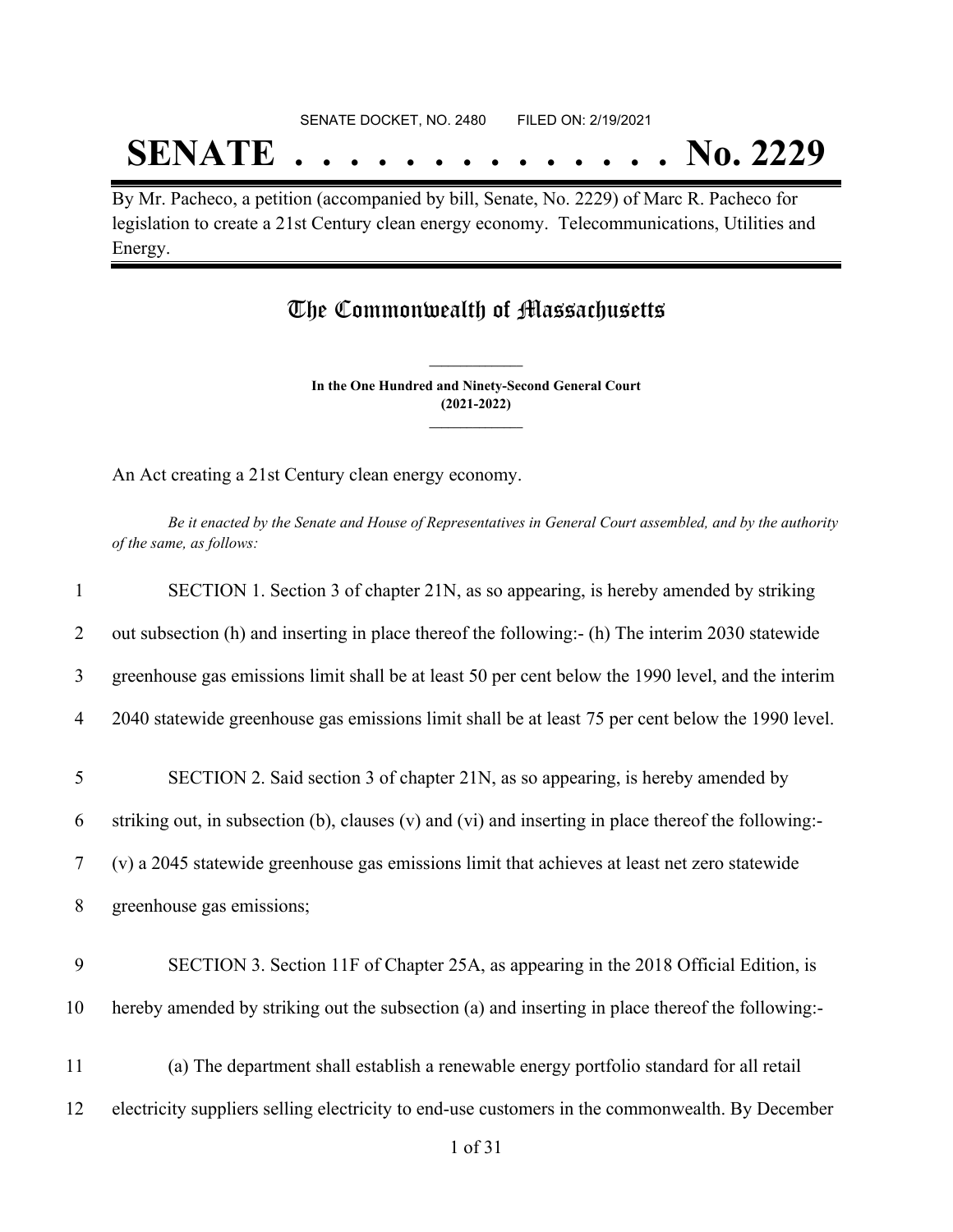31, 1999, the department shall determine the actual percentage of kilowatt-hours sales to end-use customers in the commonwealth which is derived from existing renewable energy generating sources. Every retail supplier shall provide a minimum percentage of kilowatt-hours sales to end- use customers in the commonwealth from Class I renewable energy generating sources, according to the following schedule: (1) an additional 1 per cent of sales by December 31, 2003, or 1 calendar year from the final day of the first month in which the average cost of any renewable technology is found to be within 10 per cent of the overall average spot-market price per kilowatt-hour for electricity in the commonwealth, whichever is sooner; (2) an additional one-half of 1 per cent of sales each year thereafter until December 31, 2009; (3) an additional 1 per cent of sales each year thereafter until December 31, 2021; and (4) an additional 3 per cent of sales every year thereafter. Any electric load served under a retail electricity supply contract executed or extended not later than December 31, 2018, shall be exempt from any incremental compliance obligation under this section that occurs as a result of an increase or a new requirement imposed on or after January 1, 2021 on the minimum percentage of kilowatt-hour sales to end-use customers that must be derived from Class I RPS eligible resources. For the purpose of this subsection, a new renewable energy generating source is one that begins commercial operation after December 31, 1997, or that represents an increase in generating capacity after December 31, 1997, at an existing facility. Commencing on January 1, 2009, such minimum percentage requirement shall be known as the ''Class I'' renewable energy generating source requirement.

 SECTION 4. Chapter 21N is hereby further amended by inserting after section 7 the following 2 sections:-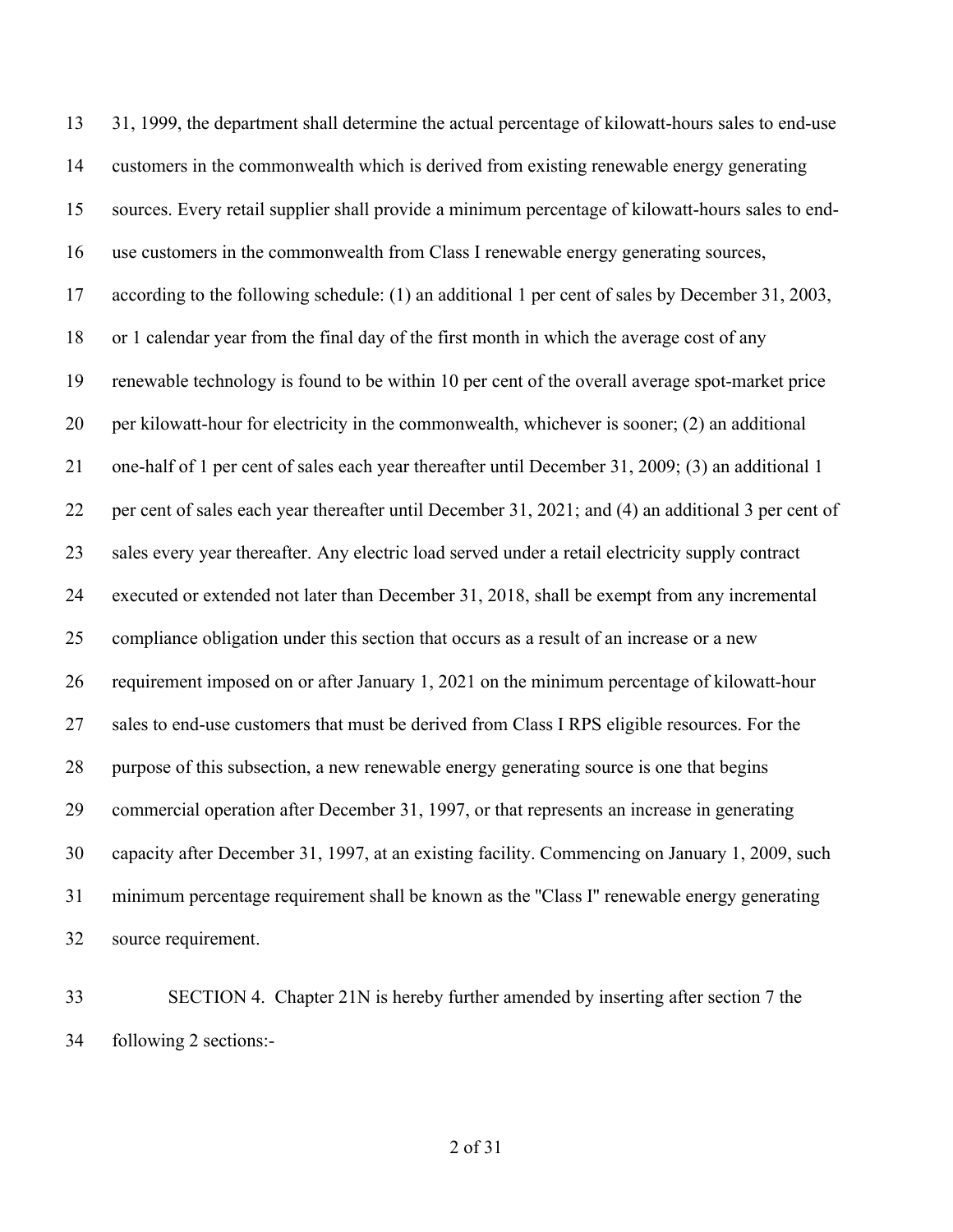Section 7A. The secretary shall promulgate regulations establishing market-based compliance mechanisms for: (i) the transportation sector; provided, however, that the regulations shall, at a minimum, be designed to reduce passenger vehicle and light duty truck emissions; (ii) the commercial, industrial and institutional sectors, including but not limited to buildings and industrial, manufacturing and other business processes; and (iii) the residential building sector.

 The market-based compliance mechanisms established pursuant to this section shall: (i) maximize the ability of the commonwealth to achieve the greenhouse gas emissions limits established pursuant to this chapter;(ii) be designed to minimize disproportionate impacts on low-income households; (iii) be designed to identify, with special attention to manufacturing, economic sectors, economic subsectors or individual employers at risk of serious negative impacts due to the market-based compliance mechanisms established pursuant to this section; and (iv) be designed to mitigate impacts identified in clause (iii). The market-based compliance mechanisms may be established by joining any existing market-based compliance mechanisms. The secretary shall evaluate and adjust, if necessary, all market-based compliance mechanisms adopted pursuant to this section at least once every 30 months to meet the requirements of this section and to achieve greenhouse gas emissions limits. The regulations may be promulgated as part of a coordinated regional effort with other states or Canadian Provinces to implement, expand or join any other market-based compliance mechanisms. The department shall ensure it has adequate resources to implement the requirements of this chapter.

 Section 7B. Not later than September 30, 2025 and every 5 years thereafter, the secretary or a designee shall publish a comprehensive energy plan that shall include and be based upon reasonable projections of the commonwealth's energy demands for electricity, transportation and thermal conditioning and shall also include strategies for meeting those demands in a regional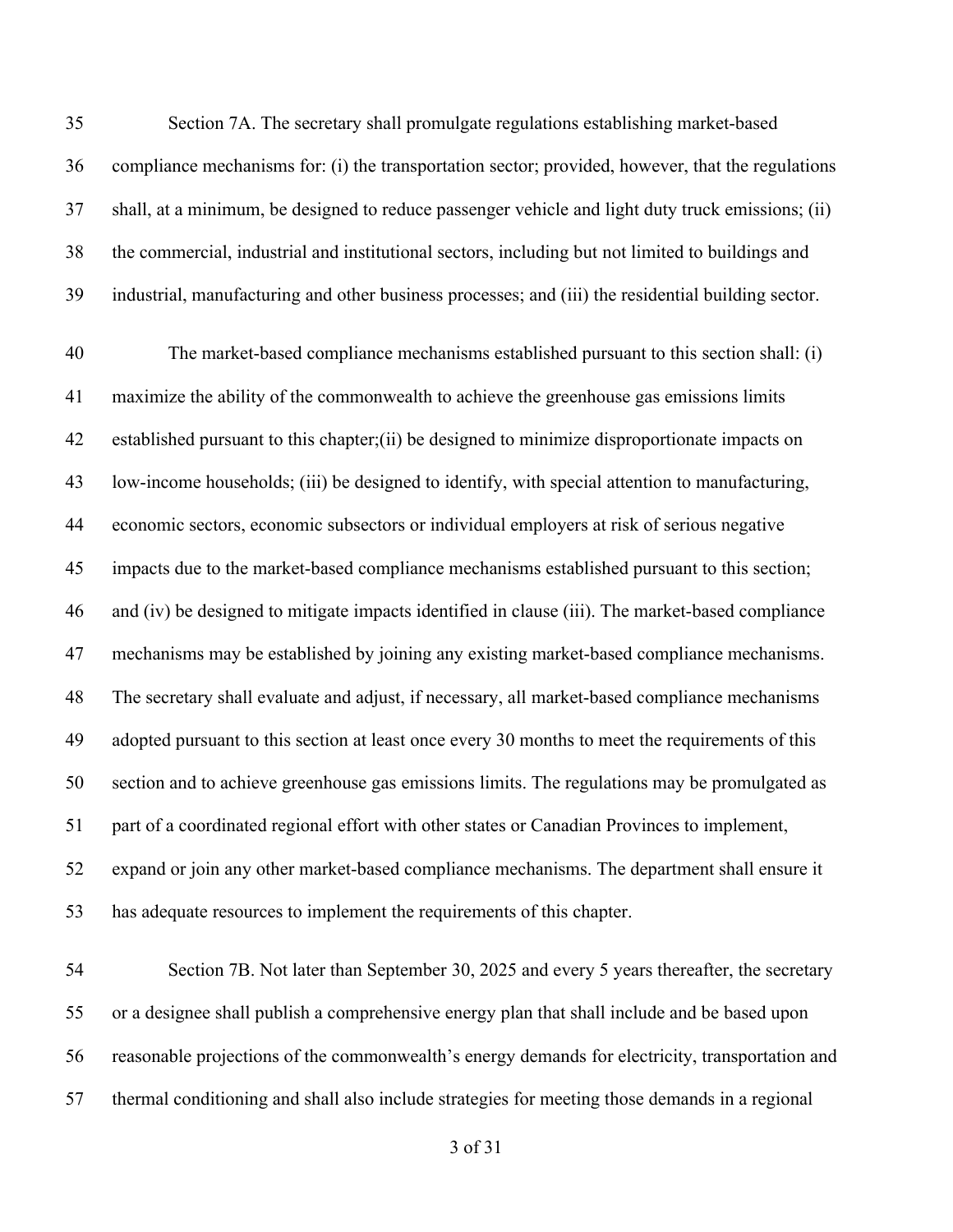context, prioritizing meeting energy demand through conservation, energy efficiency and other demand-reduction resources in a manner that contributes to the commonwealth meeting the limits for 2030 and 2040 pursuant to subsection (b) of section 3.

 SECTION 5. Notwithstanding any general or special law to the contrary, the department of energy resources shall require distribution companies, as defined in section 1 of chapter 164 of the General Laws, to jointly and competitively conduct additional offshore wind generation solicitations and procurements, if it finds it is necessary to meet the statewide greenhouse gas emissions limits established in chapter 21N of the General Laws. The department shall require at least 10,600 megawatts of offshore wind capacity procurement by 2035. Any selected projects must use practices to avoid, minimize, and mitigate impact to wildlife, natural resources, ecosystems, and traditional or existing water-dependent uses.

 SECTION 6. The Department of Environmental protection shall adopt and implement the California Advanced Clean Cars II Standard and ensure that all light duty vehicles sold in the Commonwealth be zero emission vehicles by 2035.

 SECTION 7. Section 16 of chapter 25A of the General Laws, as appearing in the 2018 official Edition, is hereby amended by inserting after the word "section", in line 1, the following words:- and section 18.

 SECTION 8. Subsection (a) of said section 16 of said chapter 25A, as so appearing, is hereby amended by adding the following definition:-

 "Zero-emission vehicle", a motor vehicle that produces no engine exhaust carbon emissions.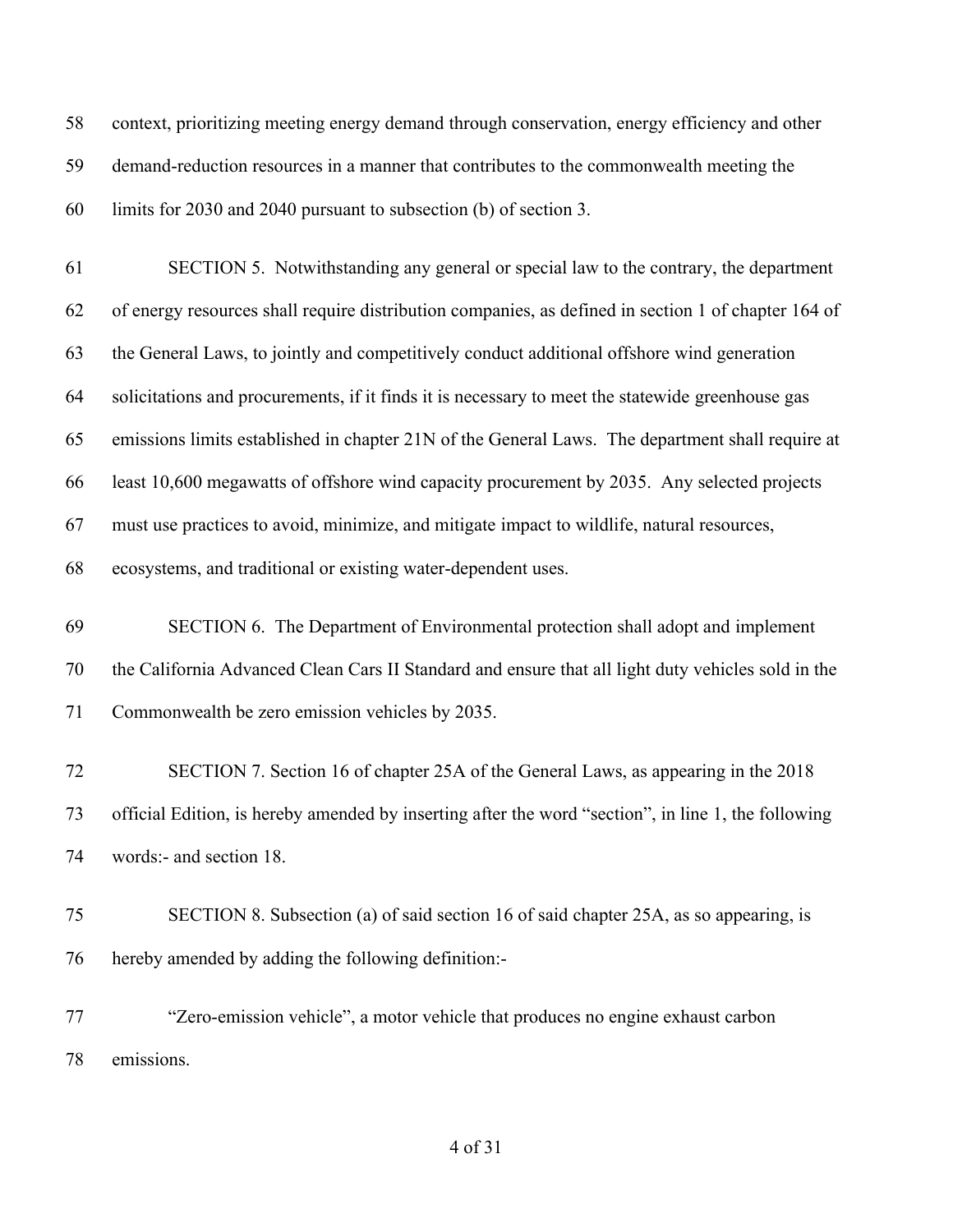SECTION 9. Said chapter 25A is hereby further amended by adding the following section:-

 Section 18. (a) The commissioner shall, subject to appropriation, establish a program to provide rebates or other financial incentives to consumers who purchase or lease and register and insure in the commonwealth a zero-emission vehicle. Vehicles qualifying for rebates under this section shall: (i) be manufactured primarily for use on public streets, roads and highways; (ii) have an engine that is not modified from the original manufacturer's specifications; and (iii) have been acquired for use or lease by the consumer and not for resale. (b) A rebate under this section shall not be less than \$1,500 per vehicle; provided, however, that no rebate shall be available for a vehicle with a sales price that exceeds \$50,000. (c) The commissioner may promulgate regulations to administer the program established under this section. At least once per calendar year, the commissioner shall provide outreach to underserved consumers and consumers in communities with a high percentage of low-income households with information about the zero-emission vehicle incentive program established

under this section.

 (d) The commissioner shall publish and regularly update data regarding program usage including, but not limited to: (i) the number and amount of rebates or incentives provided each month; (ii) the make, model and type of vehicle for which the rebate or incentive was issued; (iii) the zip code in which the vehicle is registered; and (iv) the estimated total greenhouse gas emissions reductions achieved from the rebate or incentive issued.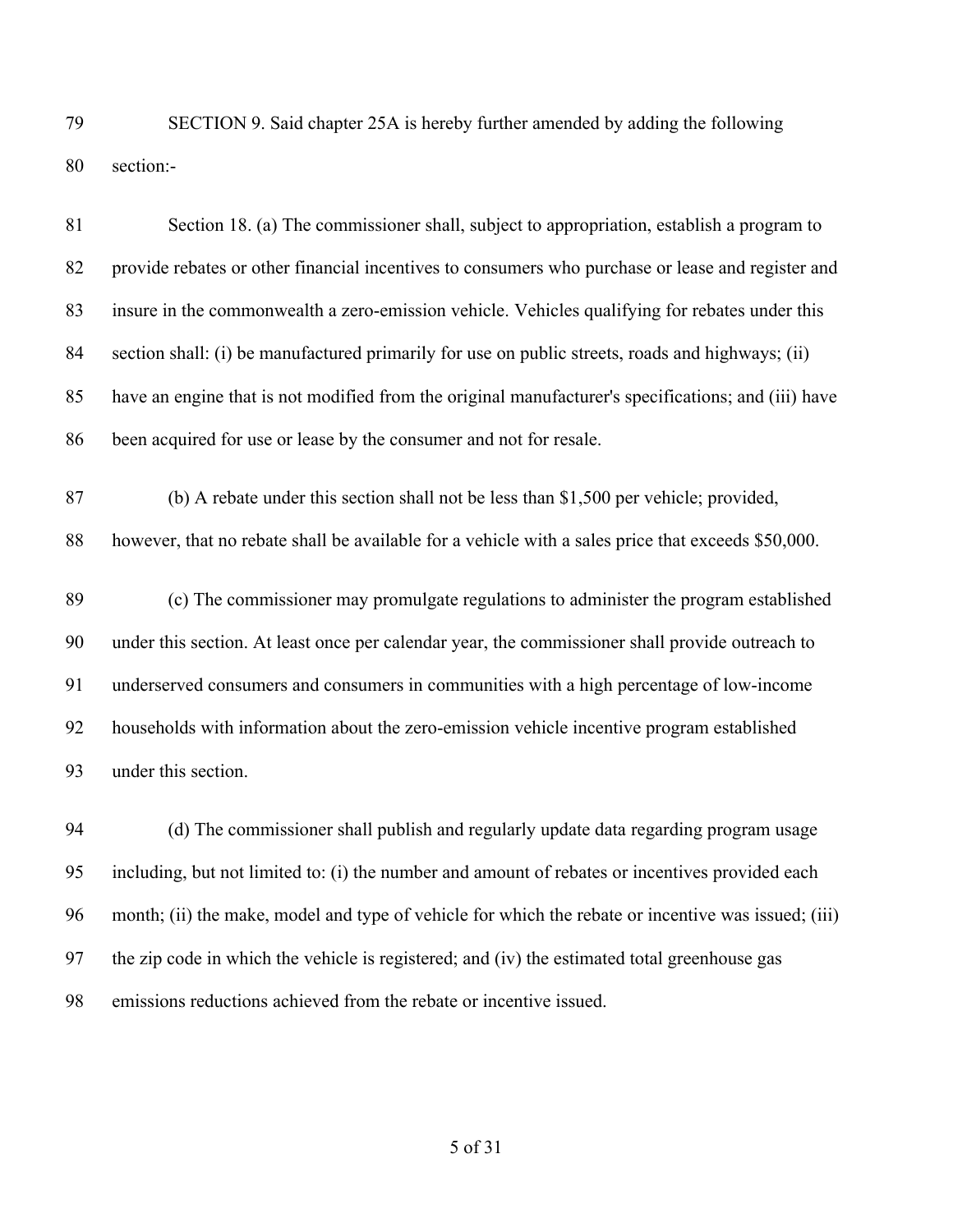SECTION 10. Section 7A of chapter 90 of the General Laws, as appearing in the 2018 Official Edition, is hereby amended by inserting after the fifth paragraph the following paragraph:-

 Not later than January 1, 2022, and annually thereafter, the registry shall issue to a municipality, upon request, the following aggregate data for the previous 12 months: (i) the number of vehicles registered in said municipality, including the total numbers of gas-powered vehicles, hybrid vehicles and zero-emission vehicles; and (ii) the average number of miles driven by such gas-powered, hybrid and zero-emission vehicles, respectively. The data shall be protective of privacy information.

 SECTION 11. Section 94 of chapter 143 of the General Laws, as so appearing, is hereby amended by adding the following 2 subsections:-

 (s) In consultation with the department of energy resources, to adopt and fully integrate into the state building code requirements that new construction of commercial and residential buildings with not less than 10 parking spaces, as well as major reconstruction, renovation and repair of such buildings, include building electrical service and conduit systems sufficient to support the minimum number of zero-emission vehicle parking spaces; provided, however, that the minimum number of zero-emission vehicle parking spaces shall be at least 1 parking space or not less than 5 per cent of the total number of parking spaces, whichever is greater. For the purposes of this section, "zero-emission vehicle" shall mean a motor vehicle that produces no engine exhaust emissions.

 (t) In consultation with the department of energy resources, to adopt and fully integrate into the state building code requirements that new construction of parking facilities with not less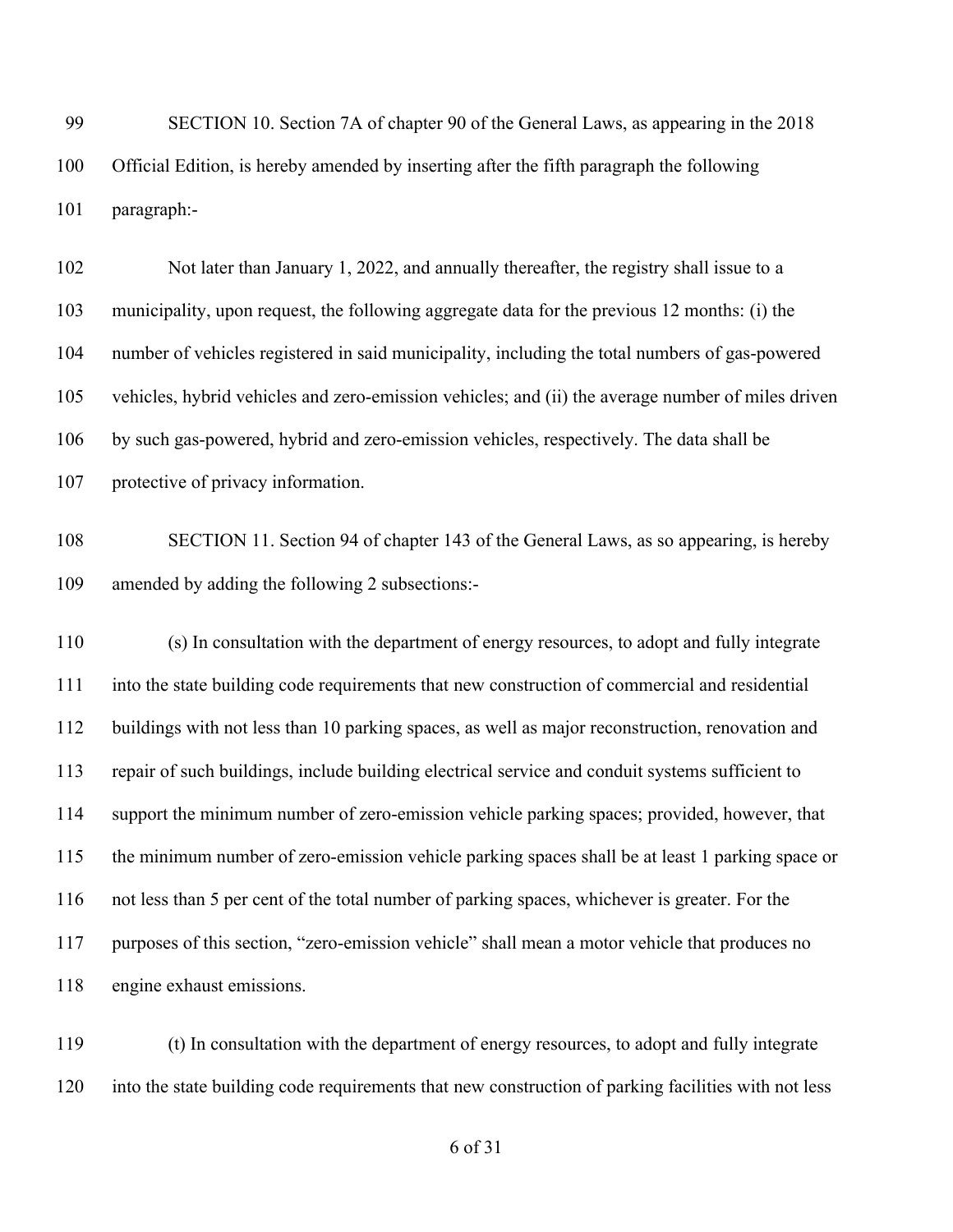than 10 parking spaces, as well as major reconstruction, renovation and repair of such facilities, include building electrical service and conduit systems sufficient to support the minimum number of zero-emission vehicle parking spaces; provided, however, that the minimum number of zero-emission vehicle parking spaces shall be at least 1 parking space or not less than 5 per cent of the total number of parking spaces, whichever is greater.

 SECTION 12. Section 3 of chapter 448 of the acts of 2016 is hereby amended by striking out, in lines 3 and 4, the words "may include requirements for electric vehicle charging for residential and appropriate commercial" and inserting in place thereof the following words:- shall include requirements for electric vehicle charging for appropriate residential and commercial.

 SECTION 13. Said chapter 448 is hereby further amended by inserting after section 6 the following 2 sections:-

 Section 6A. (a) The department of energy resources, in consultation with the Massachusetts Department of Transportation and the executive office for administration and finance, shall create and maintain an inventory of motor vehicles owned or leased by the commonwealth. The inventory shall include a critical replacement list consisting of non-zero emission vehicles that, if the non-zero emission vehicle needed to be replaced, replacement with a zero-emission vehicle is operationally feasible and results in a positive lifecycle cost benefit.The critical replacement list shall include, but not be limited to, vehicles that are approaching the end of their useful lives or are otherwise reasonable candidates for replacement and whose replacement presents a high or medium priority opportunity for near-term electrification as indicated in the study completed pursuant to section 6 and published on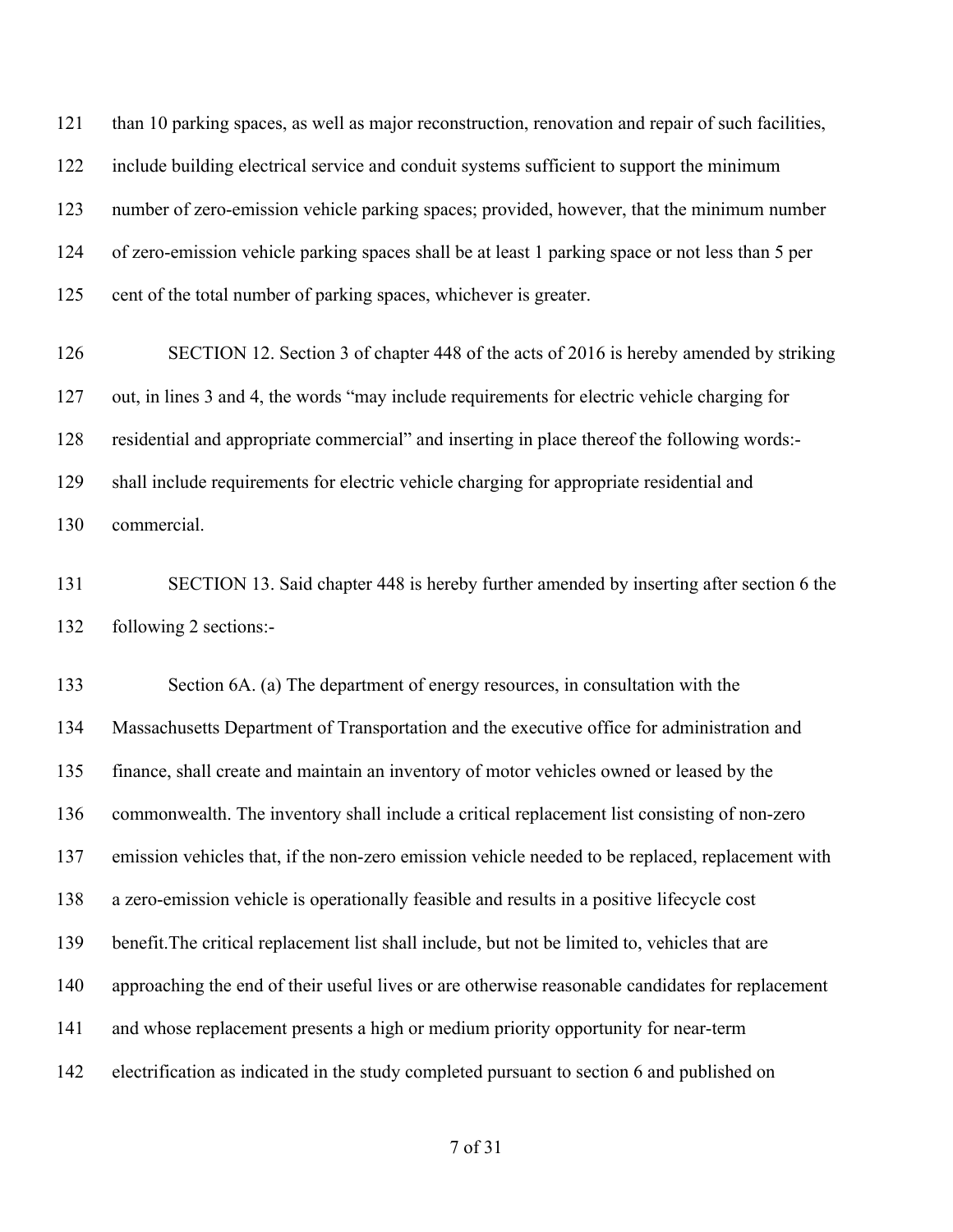December 22, 2017 or any successive analysis or study required by law or commissioned by the department of energy resources or Massachusetts Department of Transportation. Not less than every 3 years, the department of energy resources, in consultation with the Massachusetts Department of Transportation, shall revise and update the analysis of opportunities for near-term electrification of vehicles owned, purchased or leased by the commonwealth. For the purposes of this section, "commonwealth" shall include, but not be limited to, the Massachusetts Bay Transportation Authority, Massachusetts Port Authority and Massachusetts Water Resources Authority, but shall not include municipalities, regional school districts and regional transit authorities authorized pursuant to chapter 161B of the General Laws. Nothing in this section shall prevent or limit the commonwealth from purchasing a zero-emission vehicle for a vehicle or purpose not identified on the critical replacement list.

 (b) Not later than January 1, 2024, each purchase or lease by the commonwealth of a motor vehicle identified on the critical replacement list under subsection (a) by the commonwealth, including, but not limited to, the Massachusetts Port Authority and Massachusetts Water Resources Authority, but not including the Massachusetts Bay Transportation Authority, municipalities, regional school districts and regional transit authorities authorized pursuant to chapter 161B of the General Laws, shall be a zero-emission vehicle. The commonwealth shall prioritize the deployment of zero-emission vehicles in underserved communities and communities with a high percentage of low-income households.

 (c) Beginning January 1, 2030, each purchase or lease of a passenger bus by the Massachusetts Bay Transportation Authority shall be a zero-emission vehicle; provided, however, that the Massachusetts Bay Transportation Authority shall seek to replace non-zero emission passenger buses with zero-emission passenger buses before January 1, 2030.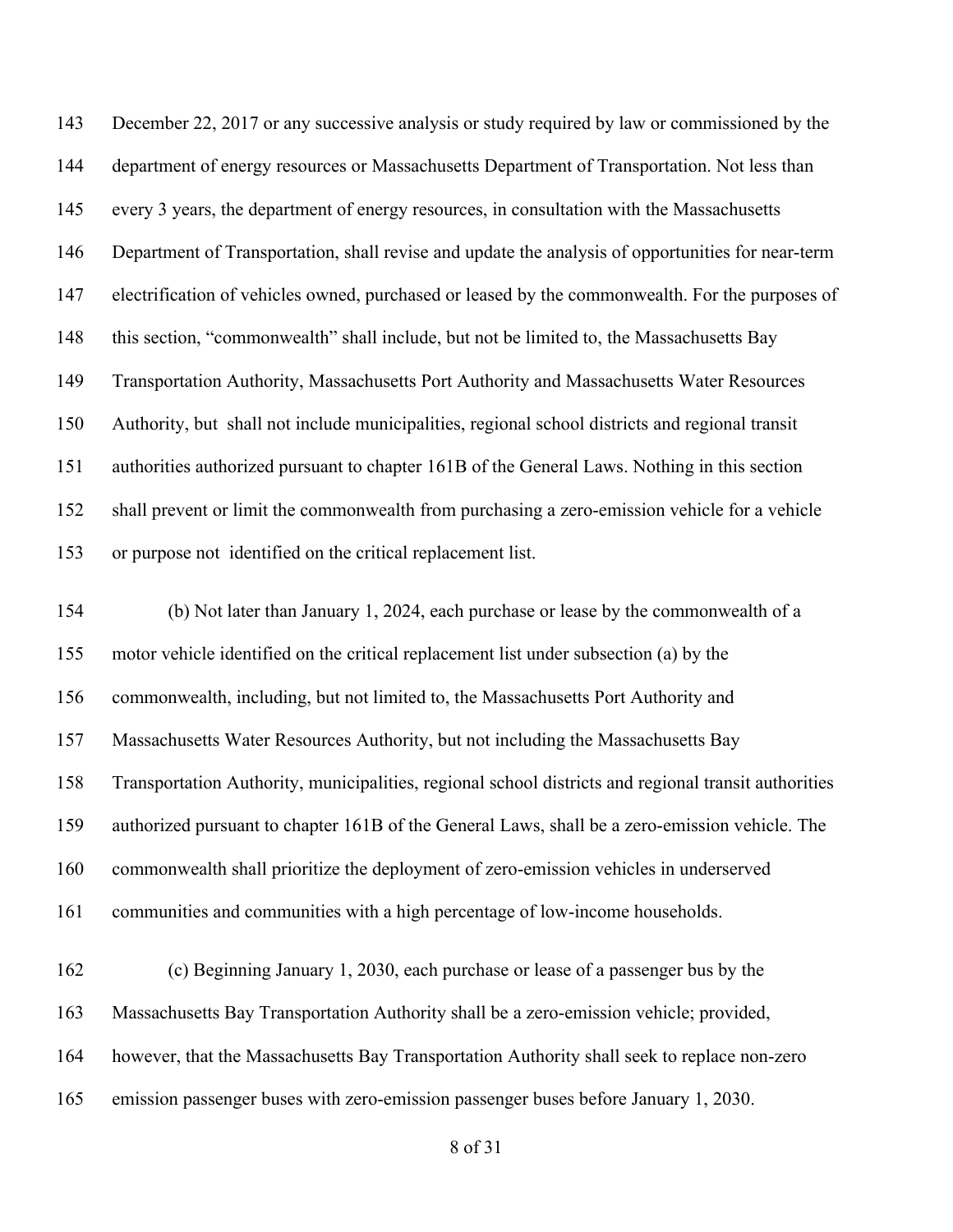(d) The Massachusetts Bay Transportation Authority shall operate exclusively zero emission passenger buses not later than December 31, 2040; provided, however, that a non-zero emission passenger bus purchased before January 1, 2030 may be operated after December 31, 2040 if its operation is strictly necessary to maintain service levels and prompt plans are in place to replace the bus with a zero-emission passenger bus.

 (e) The secretary of transportation and the Massachusetts Bay Transportation Authority, in consultation with the executive office of energy and environmental affairs, shall develop and complete a plan to operate exclusively zero-emission passenger buses not later than December 31, 2040. With respect to early implementation, the plan shall mandate that a majority of buses purchased or leased serve routes serving low-income households and households in underserved communities. Not later than December 31, 2021, the plan shall be filed with the clerks of the senate and house of representatives and the joint committee on transportation and be made publicly available on the Massachusetts Department of Transportation's website.

 Every 5 years until the Massachusetts Bay Transportation Authority operates exclusively zero-emission passenger buses, the secretary shall submit to the clerks of the senate and house of representatives and the joint committee on transportation and post on the Massachusetts Department of Transportation's website updated progress reports on the implementation of this subsection, including, but not limited to, the number of zero-emission passenger buses operated, the number of non-zero emission passenger buses operated, the number of zero-emission passenger buses operated on routes serving low-income households and households in underserved communities, the number of non-zero emission passenger buses operated on routes serving low-income households and households in underserved communities, barriers to increased numbers of zero-emission passenger buses, if any, and recommended legislative or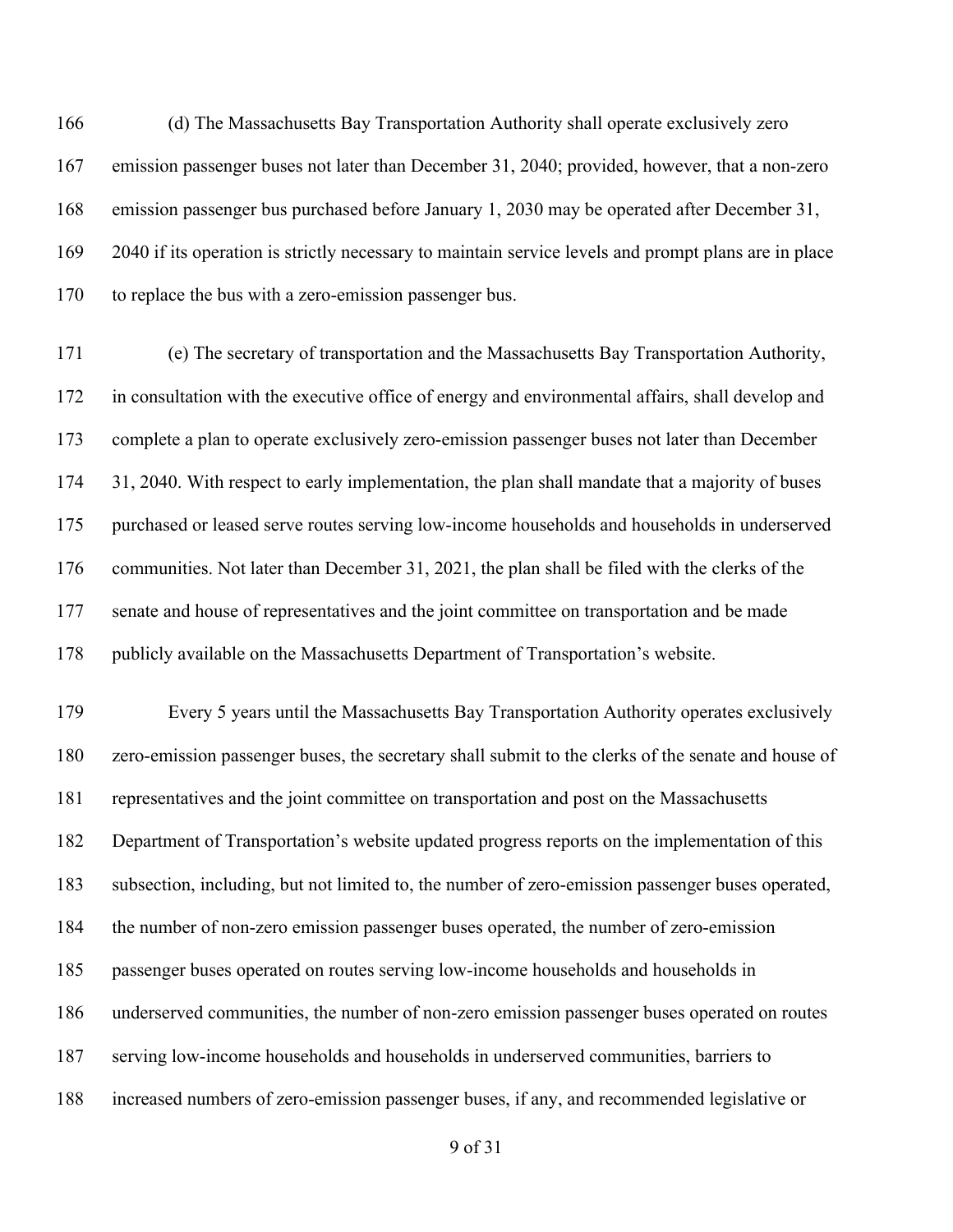regulatory action needed to address barriers or otherwise promote compliance with this section and the cost of simultaneously operating zero-emission passenger buses, including, but not limited to, staffing, training, maintenance and other mechanical equipment, facilities, financing and premiums attributable to the purchase of zero-emission passenger buses. For the purposes of this section, "zero-emission vehicle" shall mean a motor vehicle that produces no engine exhaust emissions. For the purposes of this subsection, "low-income" shall have the same meaning as defined under section 1 of chapter 40T of the General Laws.

 (f) Not later than March 1, 2021, the Massachusetts Department of Transportation, in consultation with the department of energy resources, shall develop recommendations for the siting of zero-emission vehicle charging facilities to serve state-owned or leased zero-emission vehicles and zero-emission passenger buses across the commonwealth. The recommendations shall consider locations across the commonwealth, including within municipal light plant territories, and shall consider the benefit and potential cost savings to ratepayers for potential locations.

 Section 6B. The department of energy resources, in consultation with the Massachusetts Department of Transportation, shall conduct, publish and periodically update a study of the opportunities for near-term electrification of vehicles owned or leased by municipalities, regional school districts and regional transit authorities authorized pursuant to chapter 161B of the General Laws. The study shall include, but not be limited to: (i) an analysis of the cost of vehicle electrification, associated equipment and supplies and possible methods of meeting such costs, including, but not limited to, state financial support, federal financial support and procurements by regional planning agencies and other entities made up of local and regional governments; (ii) recommendations for the allowance within the fleets of non-electric emergency vehicles; and (iii)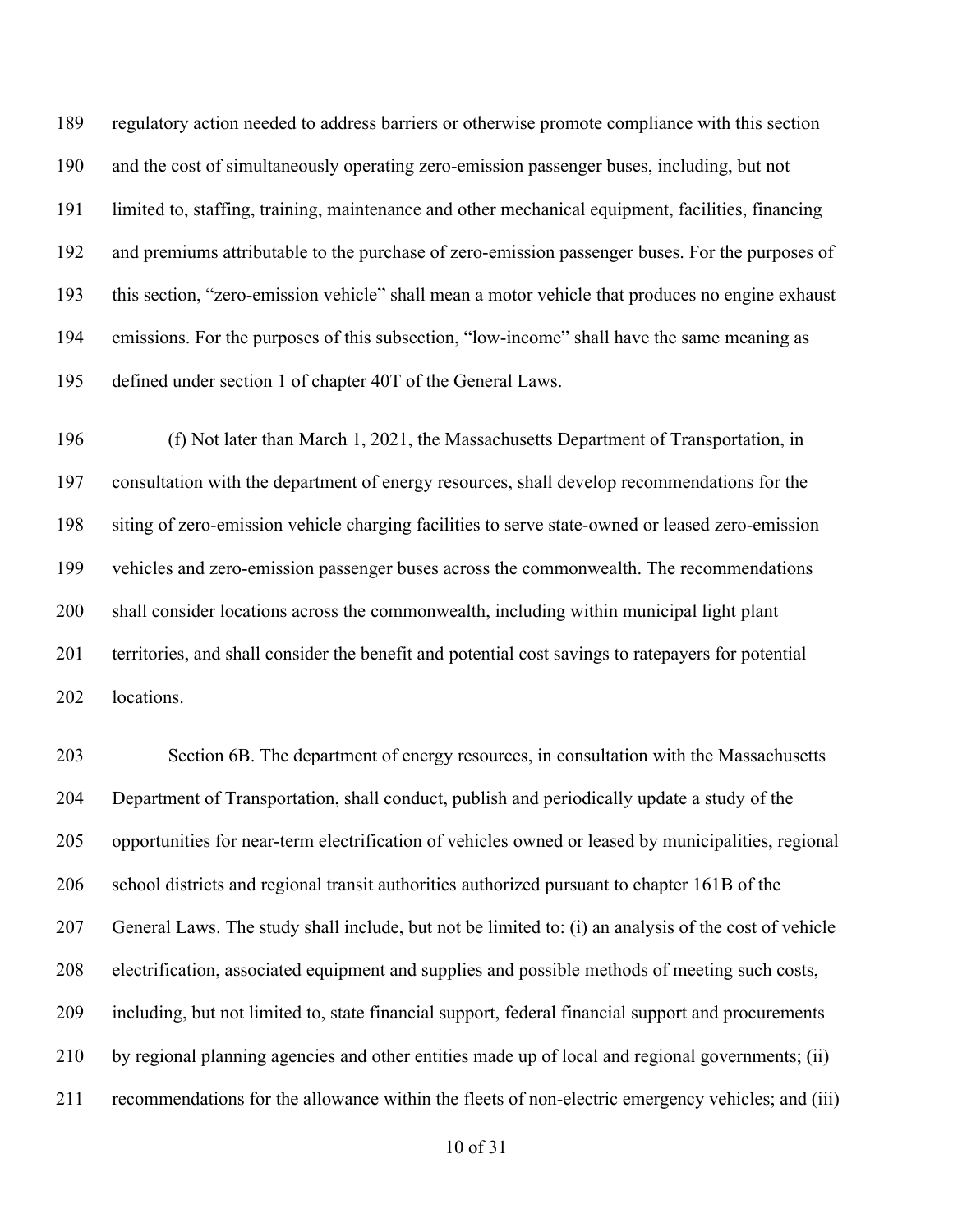opportunities to pair electrification with renewable energy resources, energy storage or demand response technology and policy. The department of energy resources shall publish the study on its website not later than 18 months after the effective date of this section and shall thereafter publish revisions of the study on its website not less than every 3 years. The study and subsequent revisions shall be submitted to the clerks of the senate and house of representatives, the joint committee on transportation and the joint committee on telecommunications, utilities and energy and posted on the department of energy resource's website.

 SECTION 14. Notwithstanding any general or special law to the contrary, not later than 1 year after the effective date of this act, the department of energy resources shall publish a guide to assist cities and towns in developing processes and policies to expand electric vehicle parking in municipally-owned parking spaces and lots including, but not limited to, an analysis or guide to pricing incentives for parking for zero-emission vehicles and reserved parking for zero emission vehicles. The guide shall include a review of similar programs established in other states. For the purposes of this section, "zero-emission vehicle" shall mean a motor vehicle that produces no engine exhaust emissions.

 SECTION 15. The Massachusetts Bay Transportation Authority, in consultation with the executive office of energy and environmental affairs, shall develop a plan to reduce the carbon emissions of its commuter rail and light rail operations, including a numerical value of the plan's contribution to meeting statewide greenhouse gas emissions limits and sublimits set by statute or regulation. The plan shall include: (i) an analysis of the cost and benefits of meeting the statewide greenhouse gas emissions limits and sublimits; (ii) energy conservation methodologies, including, but not limited to, regenerative braking, flywheel, battery or capacitor storage and the use of alternative methods for generating electricity; (iii) evaluation of increased electricity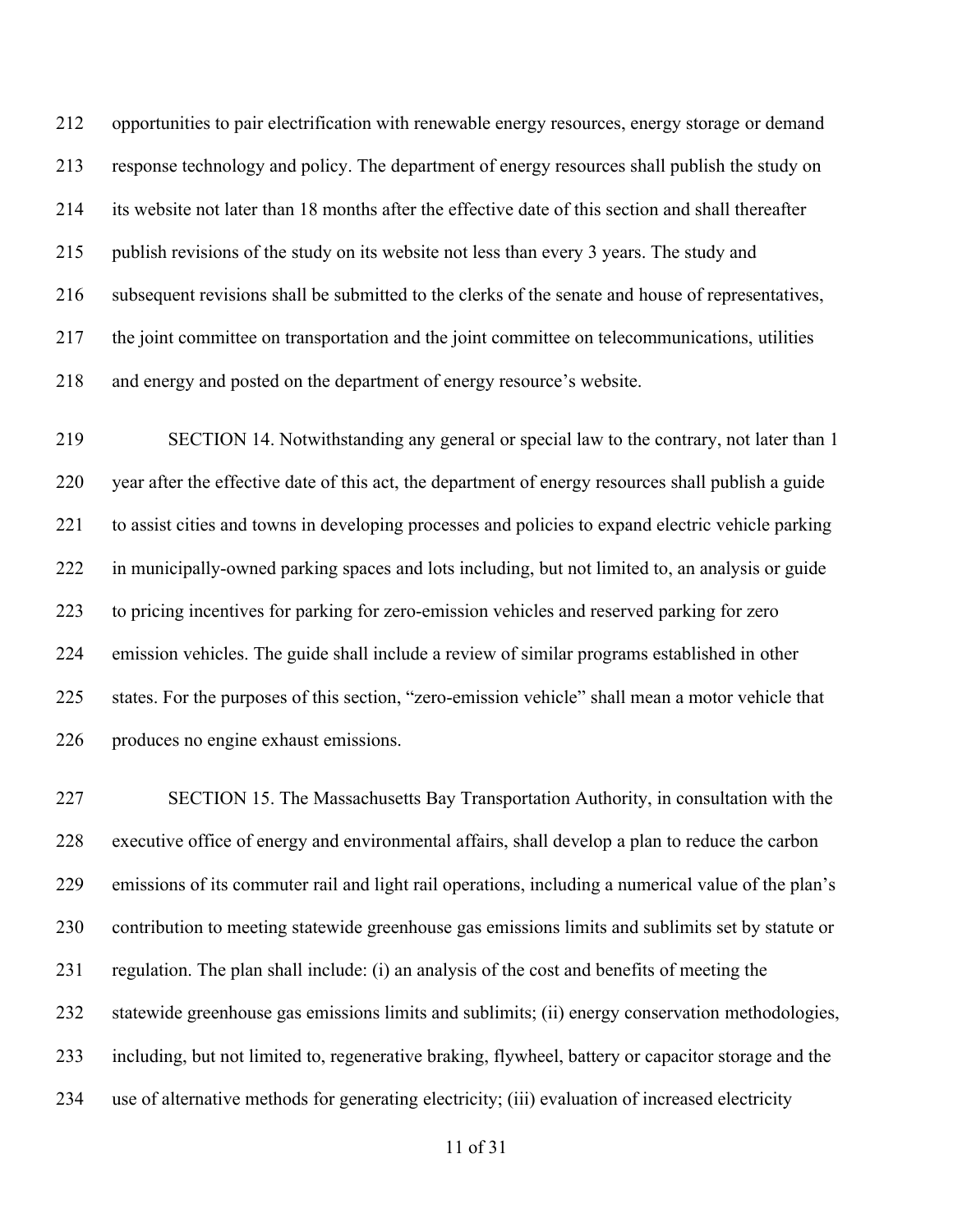| 235 | demands resulting from steps taken by the authority to reduce greenhouse gas emissions; (iv)         |
|-----|------------------------------------------------------------------------------------------------------|
| 236 | feasibility studies, where necessary; and (v) a recommended schedule for implementation.             |
| 237 | The authority shall post its plan on the authority's website not later than 6 months from            |
| 238 | the effective date of this act.                                                                      |
| 239 | SECTION 15. For the purposes of this section, an "independent retirement system" shall               |
| 240 | mean any Massachusetts public pension system under the oversight, monitoring, and regulation         |
| 241 | of the public employee retirement administration commission, except the state employees              |
| 242 | retirement system, the state teachers' retirement system, and the State-Boston retirement system     |
| 243 | in so far as the assets attributable to teachers who are members of that system; and a "fossil fuel" |
| 244 | company" shall mean a company identified by a Global Industry Classification Standard code in        |
| 245 | one of the following sectors: (1) coal and consumable fuels; (2) integrated oil and gas; or (3) oil  |
| 246 | and gas exploration and production.                                                                  |

 Notwithstanding any general or special law to the contrary, any independent retirement system may, in accordance with the procurement process under section 23B of chapter 32 of the General Laws, divest in whole or in part from any investment in fossil fuel companies, the asset of which remain under the direct control and management of the independent retirement system, and are not separately managed or invested by the Pension Reserves Investment Management Board. In accordance with this section, the board of an independent retirement system may, after following the procurement process under said section 23B of said chapter 32, invest in index funds or other investment vehicles that may not include fossil fuel companies.

 SECTION 16. Notwithstanding any general or special law to the contrary, with respect to actions taken in compliance with this act, the public fund shall be exempt from any conflicting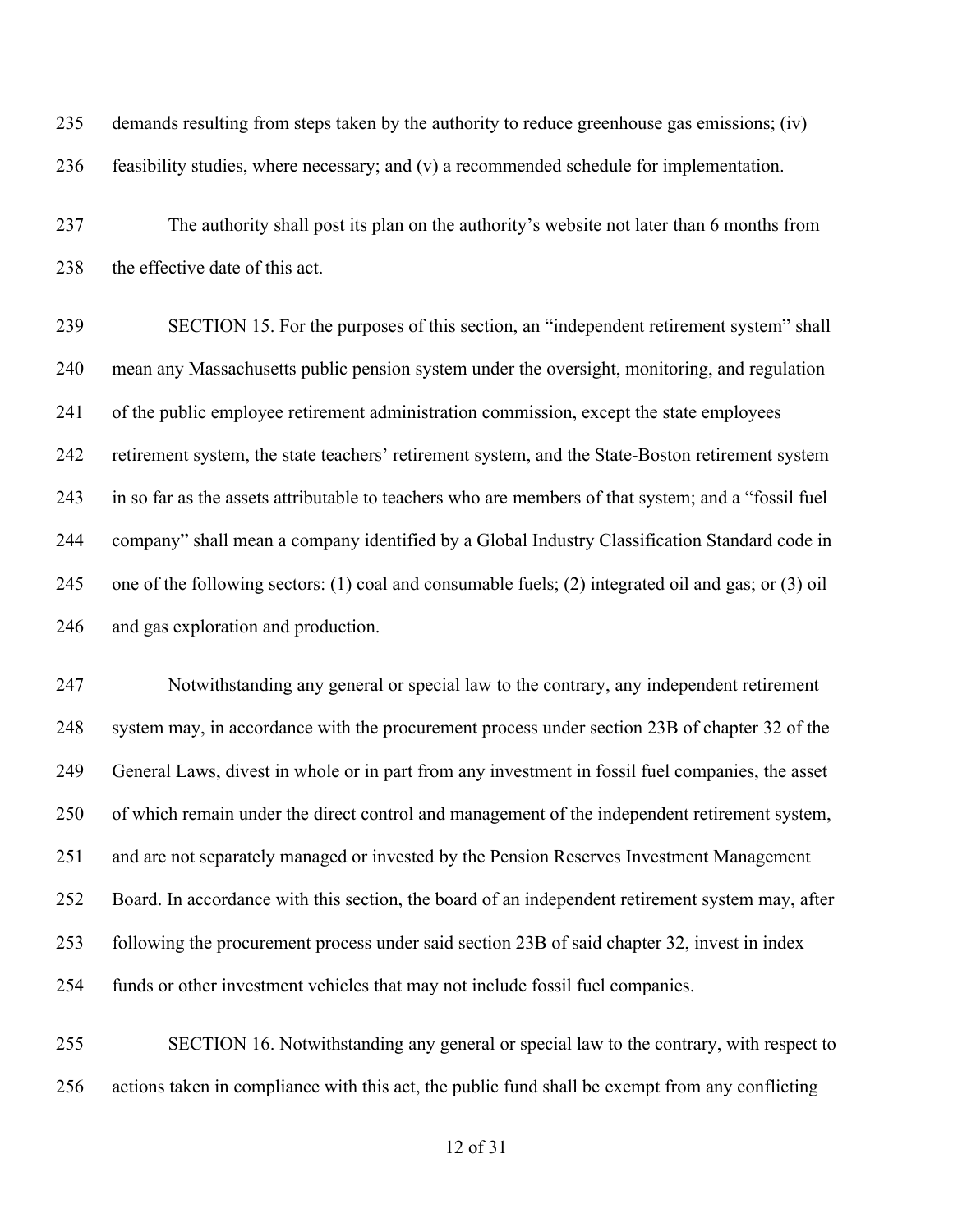statutory or common law obligations, including any such obligations with respect to choice of asset managers, investment funds or investments for the public fund's securities portfolios and all good faith determinations regarding companies as required by this act SECTION 17. Sections 128 and 129 shall take effect upon passage. SECTION 18. (a) It shall be the goal of the commonwealth to meet 100 per cent of Massachusetts' energy needs with renewable energy by 2035, including the energy consumed for electricity, heating and cooling, transportation, agricultural uses, industrial uses, and all other uses by all residents, institutions, businesses, state and municipal agencies, and other entities operating within its borders. (b) It shall be the goal of the commonwealth to obtain 100 per cent of the electricity consumed by all residents, institutions, businesses, state and municipal agencies, and other entities operating within its borders from renewable energy sources by 2035. (c) In meeting these goals, the commonwealth and its agencies shall prioritize (1) models for local and community ownership of renewable energy generation, (2) sources of renewable energy that are located in Massachusetts or elsewhere in New England, (3) sources of renewable energy that represent additional renewable generation capacity added to the grid, (4) non emitting sources of renewable energy, (5) reducing energy consumption through efficiency measures to the greatest extent practicable. In all of its plans to achieve 100 percent renewable energy, the commonwealth and its agencies shall prioritize bringing direct health and financial benefits to environmental justice communities.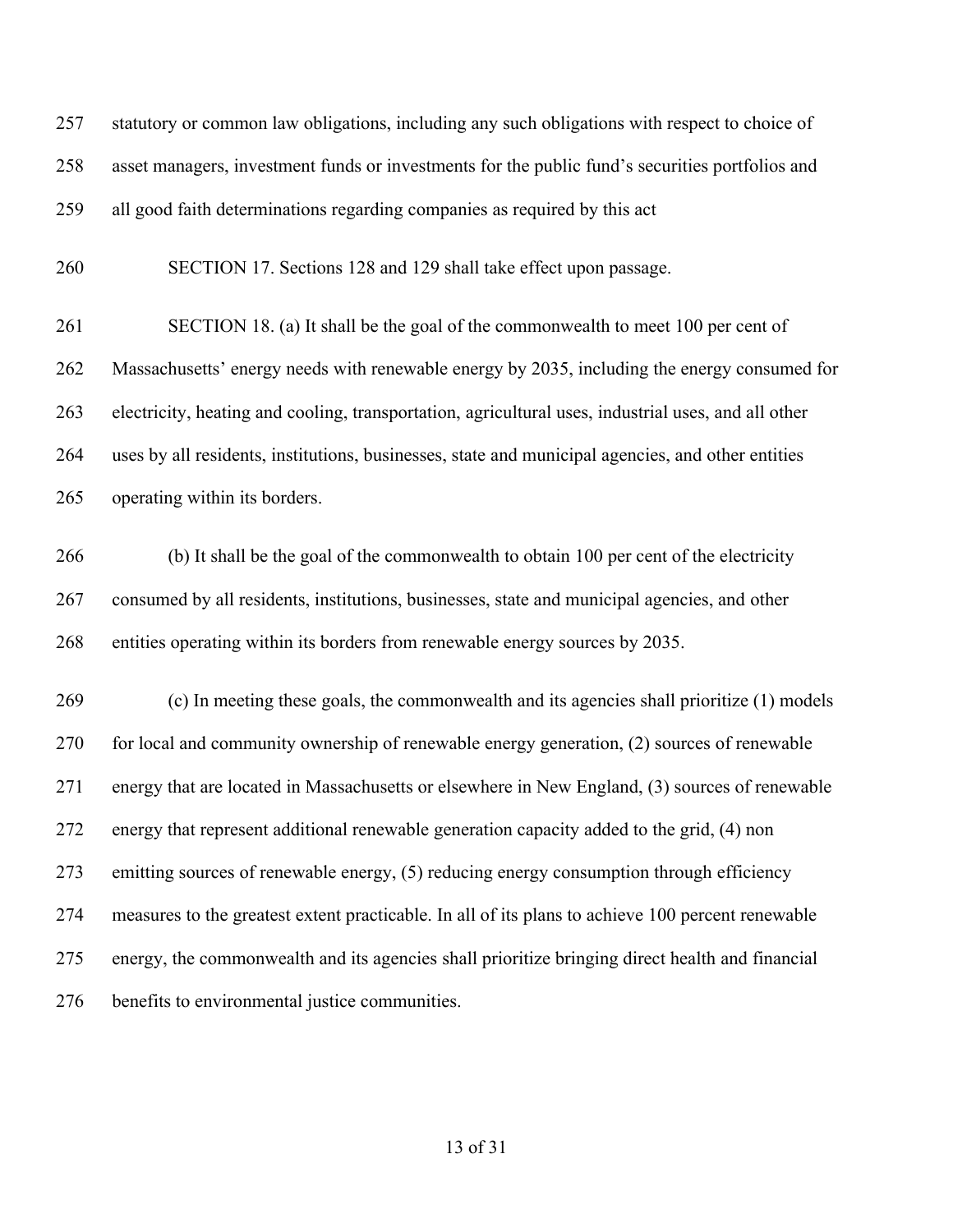SECTION 19. (a) In order to integrate the goal of 100 per cent renewable energy throughout state government operations, the secretary shall establish an administrative council for the clean energy transition not later than 90 days from the passage of this act.

 (b) The council shall be chaired by the secretary or the secretary's designee; and shall include a representative from the department of environmental protection, the department of energy resources, the department of public utilities, the Massachusetts Clean Energy Center, the office of the governor, and the executive offices of administration and finance, education, health and human services, housing and economic development, labor and workforce development, public safety and security, and transportation and public works. The council shall also include a representative designated by the attorney general, the treasurer and receiver general, the secretary of the commonwealth, the state auditor, and the President of the University of Massachusetts. The council shall also include a member designated by the secretary of education to represent the community college system and a member designated by the secretary of education to represent the the state university system. The governor may appoint additional representatives from state agencies or quasi-public agencies to the council.

 (c) The council shall identify all existing laws, regulations, and programs of the Commonwealth with an impact on energy production and consumption, and evaluate them based on (1) their potential to accelerate or hinder the state's transition to 100 per cent renewable energy and (2) their ability to maximize the environmental and economic benefits of the transition for Massachusetts residents and businesses, particularly but not exclusively for environmental justice communities and communities that have been impacted by energy-related pollution.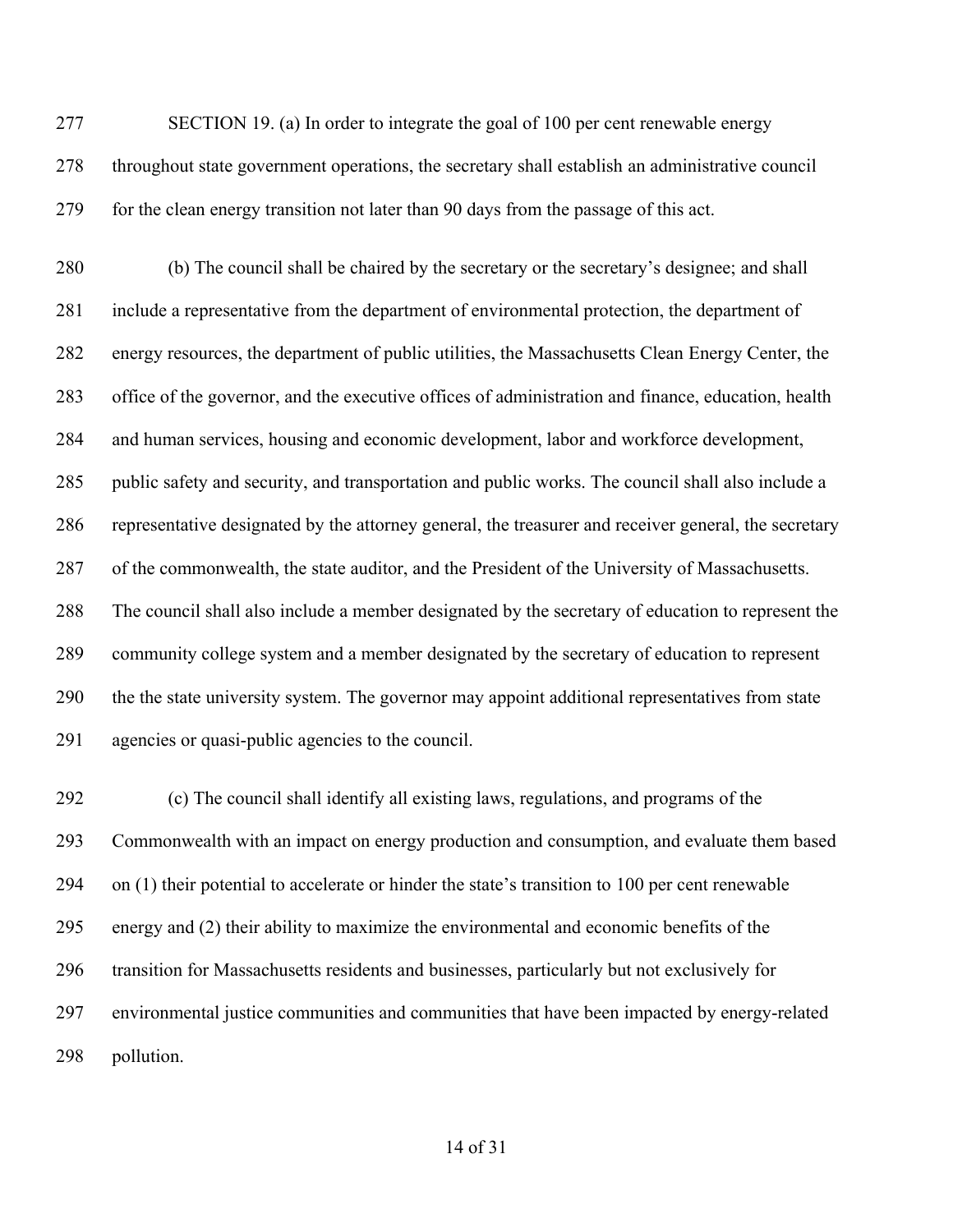(d) Each executive department and quasi-public agency shall conduct a review of the laws, regulations, and programs in its jurisdiction, and submit a report to the council describing how these laws, regulations, and programs can be modified in order to accelerate the transition to 100 per cent renewable energy. Each executive department and quasi-public agency shall further consider how modifying its programs to accelerate the transition to 100 per cent renewable energy can help achieve the department or agency's other objectives.

 (e) The secretary shall publish the council's findings under subsections (c) and (d) of this section within 6 months of the formation of the council. The secretary and the council shall review and update these findings every 3 years from the date of initial publication.

 (f) Within one year from the passage of this act, the council shall determine a date by which the operations of state government will be powered with 100 percent renewable energy, provided that the date is not later than January 1, 2035. Within eighteen months of the passage of this act, each executive department and quasi-public agency shall present a plan to achieve this goal for the facilities and activities in its jurisdiction. Each executive department and quasi public agency shall report on its progress to the council and update its plan annually.

 (g) The council shall meet at least once per quarter to review progress in modifying laws, regulations, and programs to accelerate the transition to 100 per cent renewable energy. These meetings shall be open to members of the public and shall provide opportunities for public comment. At least one of these meetings shall be held in an environmental justice community each year.

 SECTION 20. Subject to appropriation, there shall be established at the Massachusetts Clean Energy Technology Center a program for clean energy finance. MassCEC shall conduct a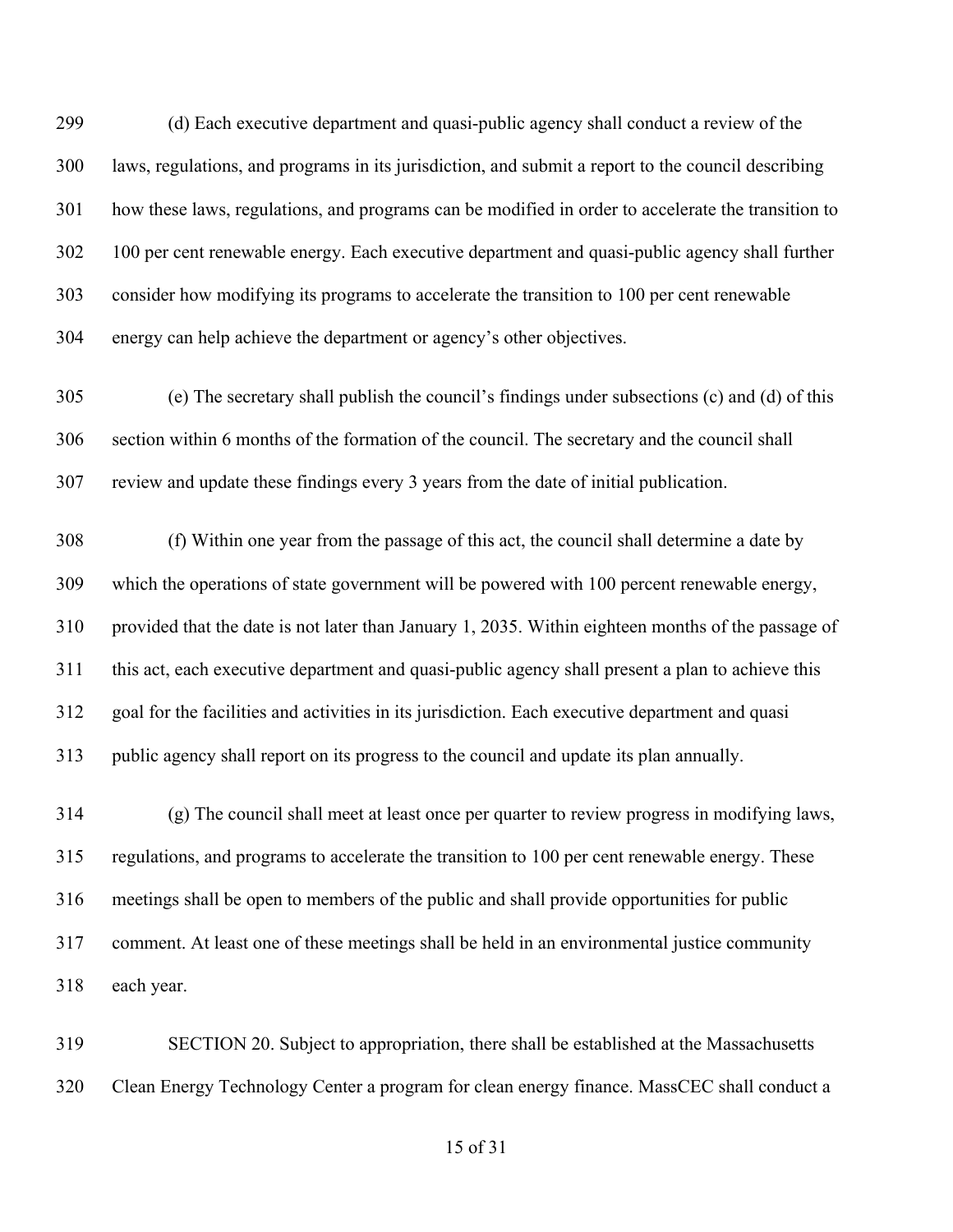study of clean energy project finance gaps, including but not limited to project capital, project credit support/enhancement, project finance insurance and project pipeline development. The study shall include developing recommendations as to potential sources of additional funding to support initiatives aimed at closing the financing gaps addressed in the study. Pursuant to the findings of this study and subject to funding availability, MassCEC may establish a "Green Bank" or similar entity or program to provide the investment capital necessary to accelerate the deployment of a range of clean energy technologies in the buildings, transportation, industrial and other sectors may be necessary to achieve the pace of decarbonization necessary to meet the Commonwealth's net zero emissions goal.

 SECTION 21: Chapter 164 of the General Laws is hereby amended by inserting after section 145, as appearing in the 2018 Official Edition, the following section:

Section 146:

 (a) As used in this section, the following words shall, unless the context clearly requires otherwise, have the following meanings:

 (1) "Local energy resources," distributed renewable generation facilities, energy efficiency, energy storage, electric vehicles, and demand response and load management technologies.

- (2) "Distributed renewable generation facility," a facility producing electrical energy from any source that qualifies as a renewable energy generating source under section 11F of chapter 25A and is interconnected to a distribution company.
- (3) "Board," the Grid Modernization Consumer Board.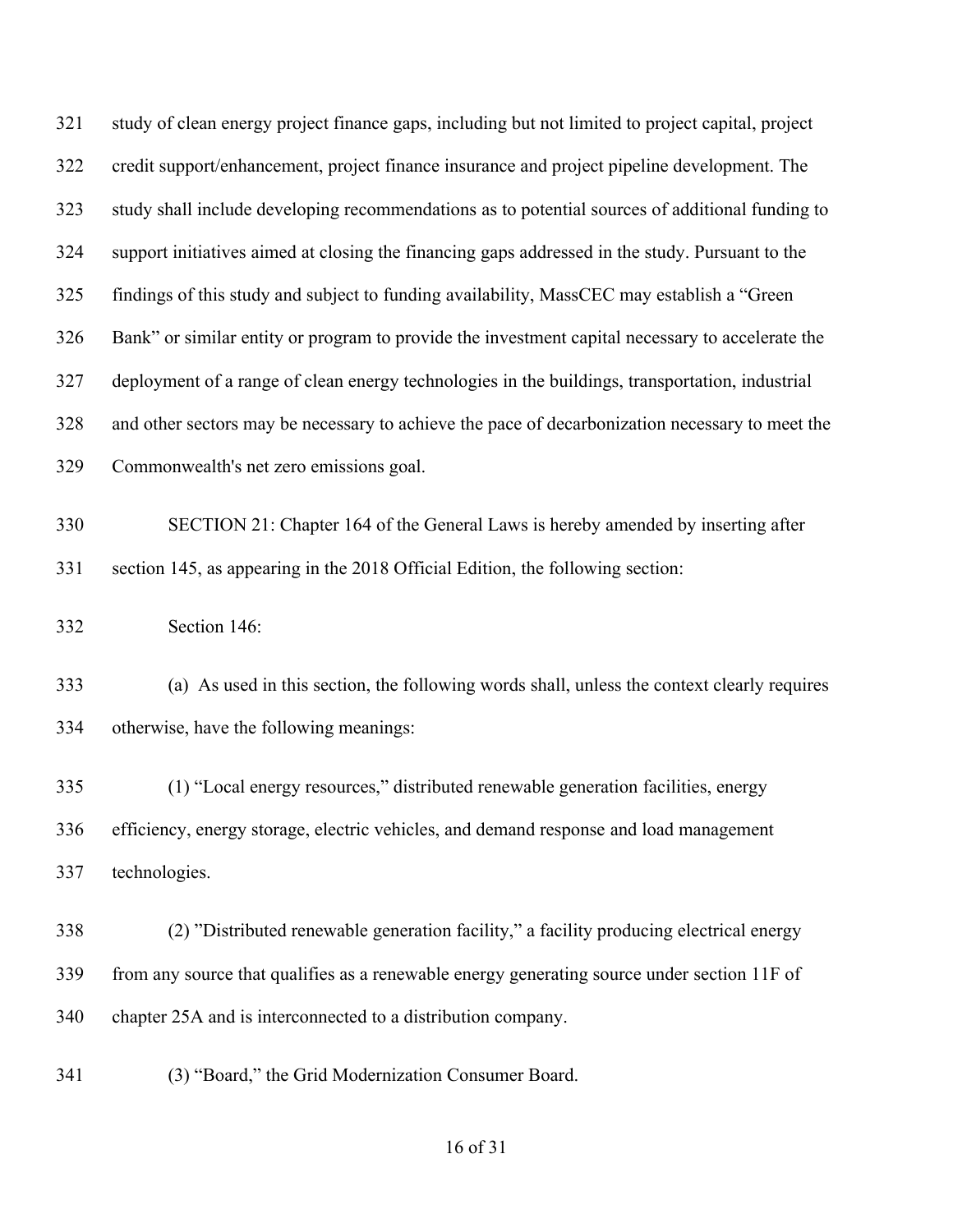| 342 | (b) The Department shall issue an order concluding the current Grid Modernization |
|-----|-----------------------------------------------------------------------------------|
| 343 | Proceedings (D.P.U. 15-120, 15-121 and 15-122) by December 31, 2022.              |

 (c) The Department shall commence a proceeding by no later than January 31, 2023 that establishes procedures for each distribution company of the commonwealth to create and file with the Department by October 31, 2024 its subsequent Grid Modernization Plan, as described in further detail in subsection (d).

 (1) This proceeding shall also establish specific metrics and related performance incentives to evaluate the progress of the distribution companies toward establishing a grid planning system to utilize and integrate local energy resources to meet customers' energy needs. Said metrics may include, but are not limited to: reducing the impact of outages, optimizing demand, integrating local energy resources, improving workforce and asset management, and electrification that results in lower greenhouse gas emissions and energy costs savings, after accounting for fuel switching;

 (2) This proceeding shall also create protections for low-income consumers including, but not limited to, remote shutoff protection and exemption from special cost recovery mechanisms.

 (d) Every 5 years, on or before April 1, each electric distribution company shall prepare a Grid Modernization Plan. Each plan shall comply with the requirements set forth by the Department in the proceeding described in subsection (c), or as modified by the Department, and shall be prepared in coordination with the Grid Modernization Consumer Board established by subsection (g). Each plan shall:

 (1) Evaluate locational benefits and costs of local energy resources currently located on the system, and identify optimal locations for local energy resources over the next 10 years. This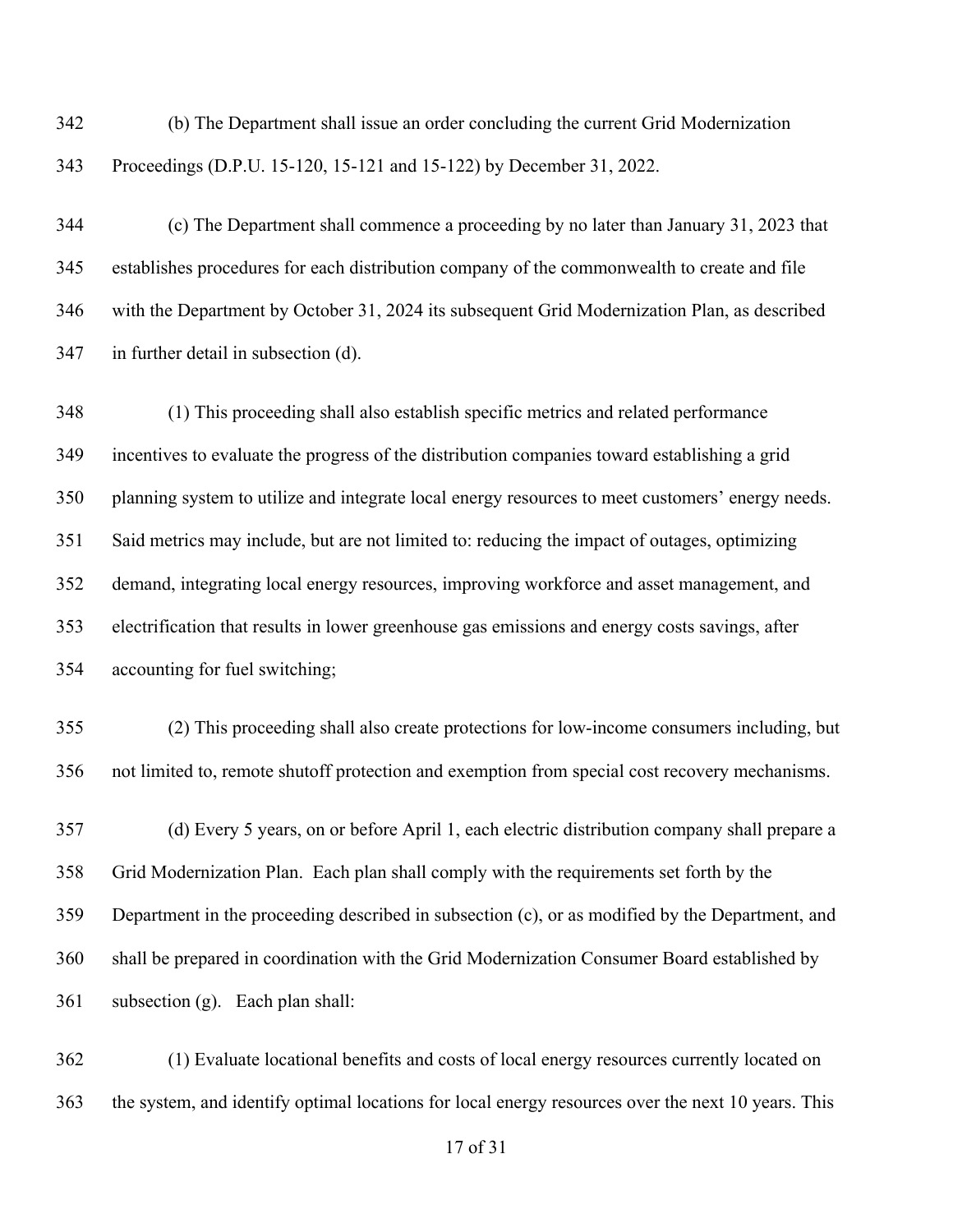| 364 | evaluation shall be based on reductions or increases in local generation capacity and demand,       |
|-----|-----------------------------------------------------------------------------------------------------|
| 365 | avoided or increased investments in transmission and distribution infrastructure, safety benefits,  |
| 366 | reliability benefits, and any other savings the local energy resources provide to the electric grid |
| 367 | or avoided costs to ratepayers;                                                                     |
| 368 | (2) Provide information about the interconnection of distributed renewable generation               |
| 369 | facilities in publicly accessible hosting capacity maps that are updated on a continual basis;      |
| 370 | (3) Propose or identify locational based incentives and other mechanisms for the                    |
| 371 | deployment of cost-effective local energy resources that satisfy planning objectives;               |
| 372 | (4) Propose cost-effective methods of effectively coordinating existing programs,                   |
| 373 | incentives, and tariffs to maximize the locational benefits and minimize the incremental costs of   |
| 374 | local energy resources;                                                                             |
| 375 | (5) Identify any additional spending by the distribution company necessary to integrate             |
| 376 | cost-effective local energy resources into distribution planning consistent with the goal of        |
| 377 | yielding net benefits to ratepayers;                                                                |
| 378 | (6) Identify any additional barriers to the deployment of local energy resources;                   |
| 379 | (e) Any distribution infrastructure necessary to accomplish the Grid Modernization Plan             |
| 380 | is eligible for pre-authorization by the Department, through a review of the company's proposed     |
| 381 | investments and cost estimates, as supported by the business case.                                  |
| 382 | (f) Each Grid Modernization Plan prepared under subsection (d) shall be submitted for               |
| 383 | approval and comment by the Grid Modernization Consumer Board every 5 years, on or before           |
| 384 | April 1.                                                                                            |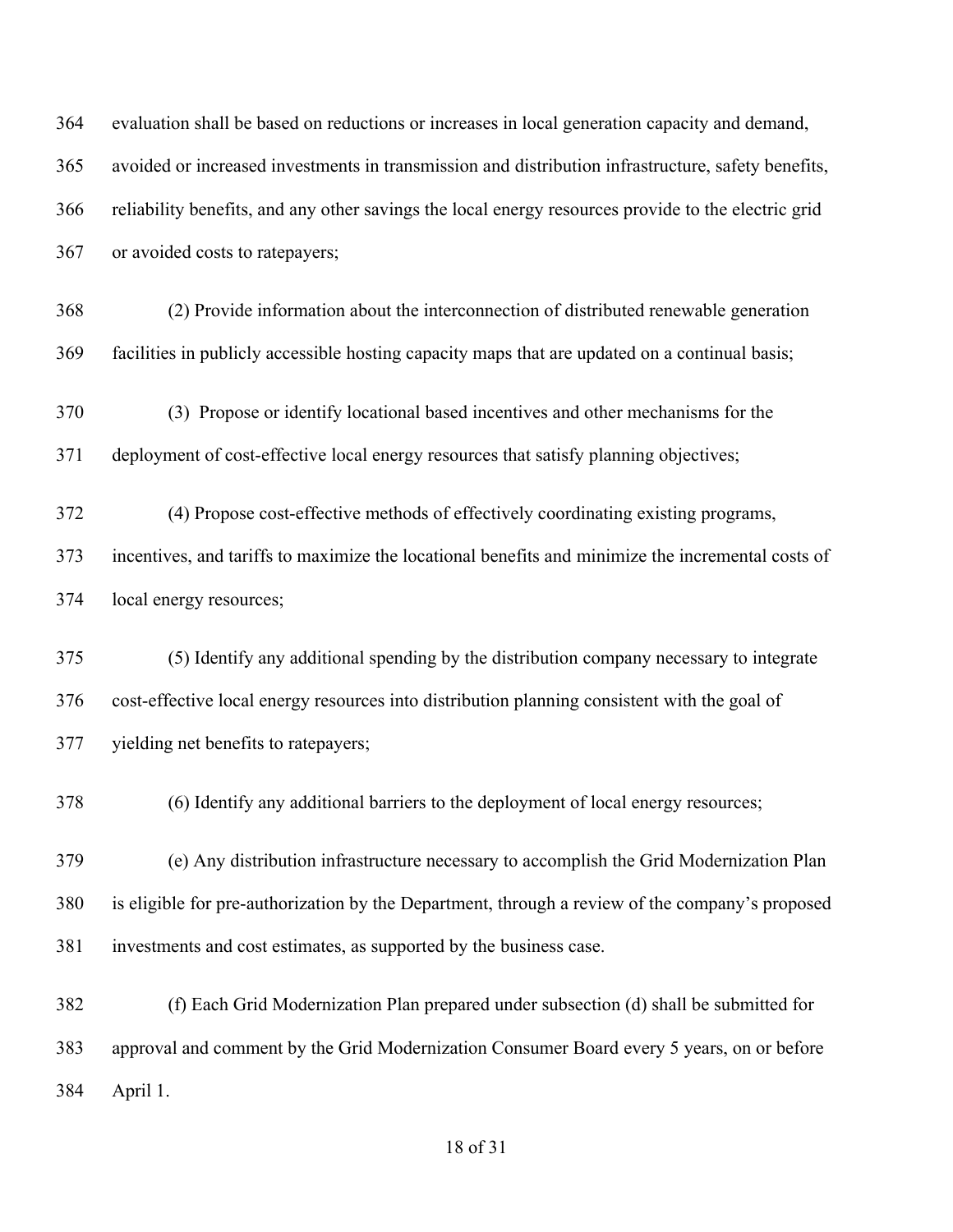(1) The electric distribution companies shall provide any additional information requested by the Board that is relevant to the consideration of the Plan. The Board shall review the plan and any additional information and submit its approval or comments to the electric distribution companies not later than 3 months after the submission of the plan. The electric distribution companies may make any changes or revisions to reflect the input of the Board.

 (2) The electric distribution companies shall submit their plans, together with the Board's approval or comments and a statement of any unresolved issues, to the Department every 5 years, on or before October 31. The Department shall consider the plans and shall provide an opportunity for interested parties to be heard in a public hearing.

 (3) Not later than 180 days after submission of a plan, the Department shall issue a decision on the plan which ensures that the electric distribution companies have satisfied the criteria set forth by the Department and shall approve, modify and approve, or reject and require the resubmission of the plan accordingly.

(4) Each Grid Modernization Plan shall be in effect for 5 years.

 (g) There shall be a Grid Modernization Consumer Board to consist of the commissioner of the department of energy resources, who shall serve as chair, and 7members including the attorney general, or his designee, the commissioner of the department of environmental protection, or his designee, and additional members appointed by the Department: 1 shall be a representative of residential consumers, 1 shall be a representative of low-income consumers, 1 shall be a representative of the environmental community, 1 shall be a representative of the clean energy technology industry, and 1 shall be a representative of businesses, including large C& I end users. Interested parties shall apply to the Department for designation. Members shall serve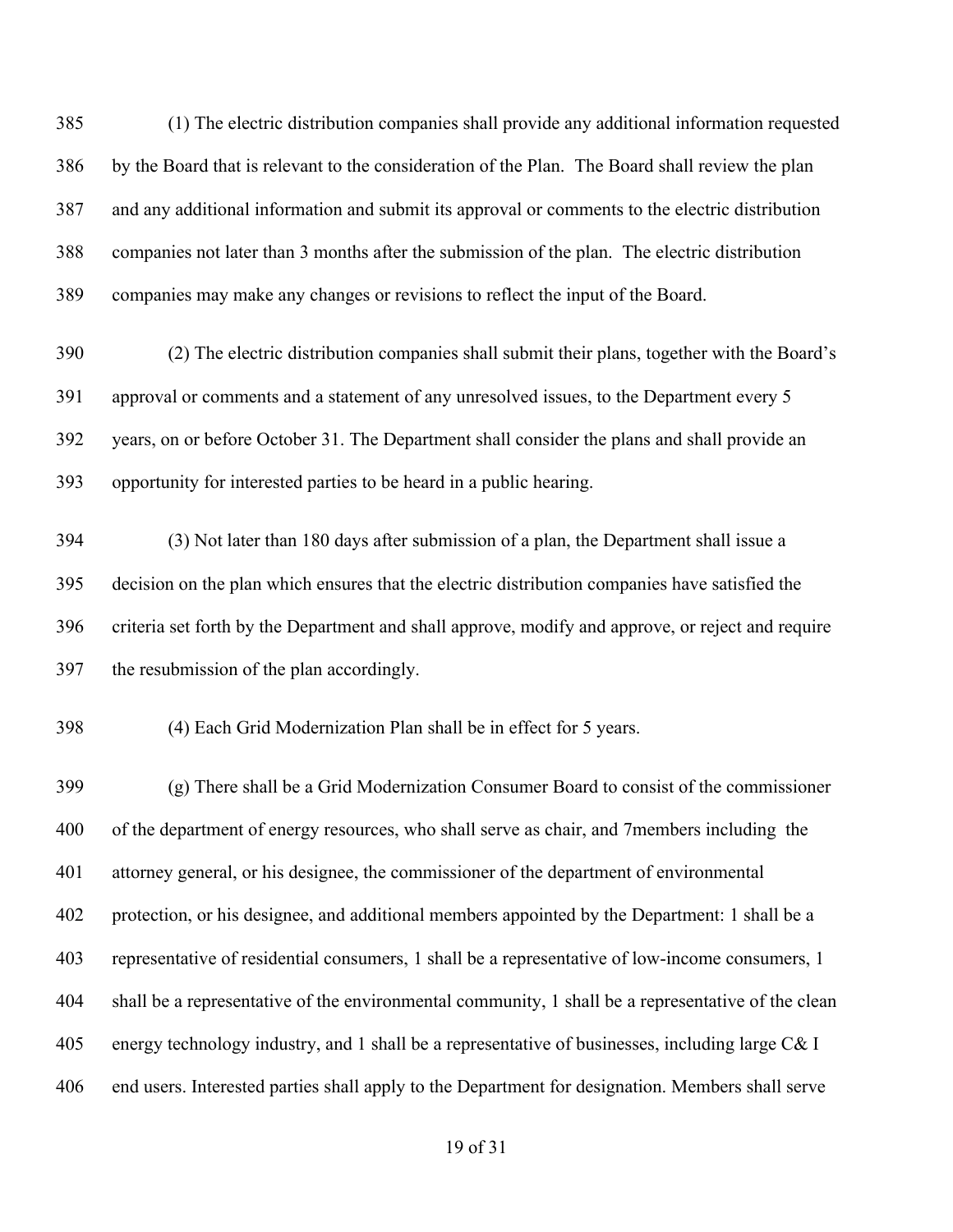for terms of 6 years and may be reappointed. There shall be 1 non-voting ex-officio member from each of the electric distribution companies.

 (1) The Board shall, as part of the approval process by the Department outlined in subsection (f), seek to maximize net economic benefits through use of distributed energy resources and achieve transmission, reliability, climate and environmental goals. The Board shall review and approve Grid Modernization Plans and budgets, and work with electric distribution companies in preparing resource assessments. Approval of Grid Modernization Plans and budgets shall require a two-thirds majority vote.

 (2) The Board may retain expert consultants, provided, however that such consultants shall not have any contractual relationship with an electric distribution company doing business in the commonwealth or any affiliate of such company. The Board shall annually submit to the Department a proposal regarding the level of funding required for the retention of expert consultants and reasonable administrative costs. The proposal shall be approved by the Department either as submitted or as modified by the Department. The Department shall allocate funds sufficient for these purposes from the Grid Modernization Plan budgets.

 (3) The electric distribution companies shall provide quarterly reports to the Board on the implementation of their respective plans. The reports shall include a description of progress in implementing the plan, an evaluation of the metrics identified by the Department in the proceeding described in subsection (c), and such other information or data as the Board shall determine. The Board shall provide an annual report to the department and the joint committee on telecommunications, utilities and energy on the implementation of the plan which includes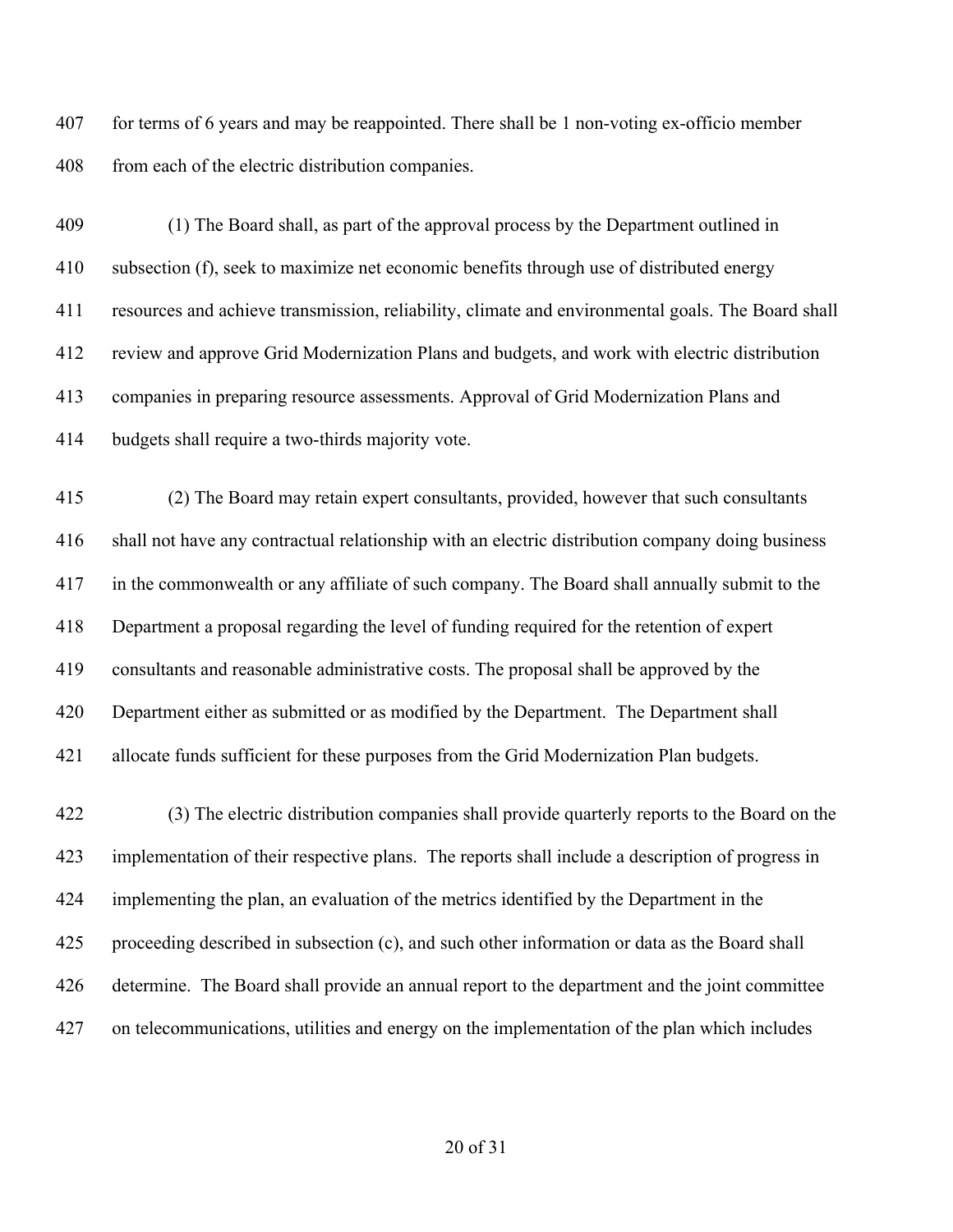descriptions of the programs, investments, cost-effectiveness, and savings and benefits during the previous year.

 SECTION 22: Section 69G of chapter 164, as appearing in the 2018 Official Edition, is hereby amended by inserting the following definition after "department":

 "Distributed Renewable Generation Facility", a facility producing electrical energy from any source that qualifies as a renewable energy generating source under section 11F of chapter 25A and is interconnected to a distribution company.

 Said section 69G of said chapter 164 is also amended by adding the following definition after "generating facility":

 "Infrastructure Resource Facility", an electric transmission line, an electric distribution line, or an ancillary structure which is an integral part of the operation of a transmission or distribution line, that meets the following criteria: a) is estimated to cost more than \$1 million; b) is needed due to asset condition or load-growth; c) has a date of need at least 36 months in the future; d) has a need that can be addressed by load reductions of less than 20 percent of the relevant peak load in the area of the defined need; and e) such other criteria as the Board may determine. A line that is constructed, owned, and operated by a generator of electricity solely for the purpose of electrically and physically interconnecting the generator to the transmission system of a transmission and distribution utility shall not be considered an Infrastructure Resource Facility.

 Said section of said chapter is also amended by adding the following definition after "liquefied natural gas":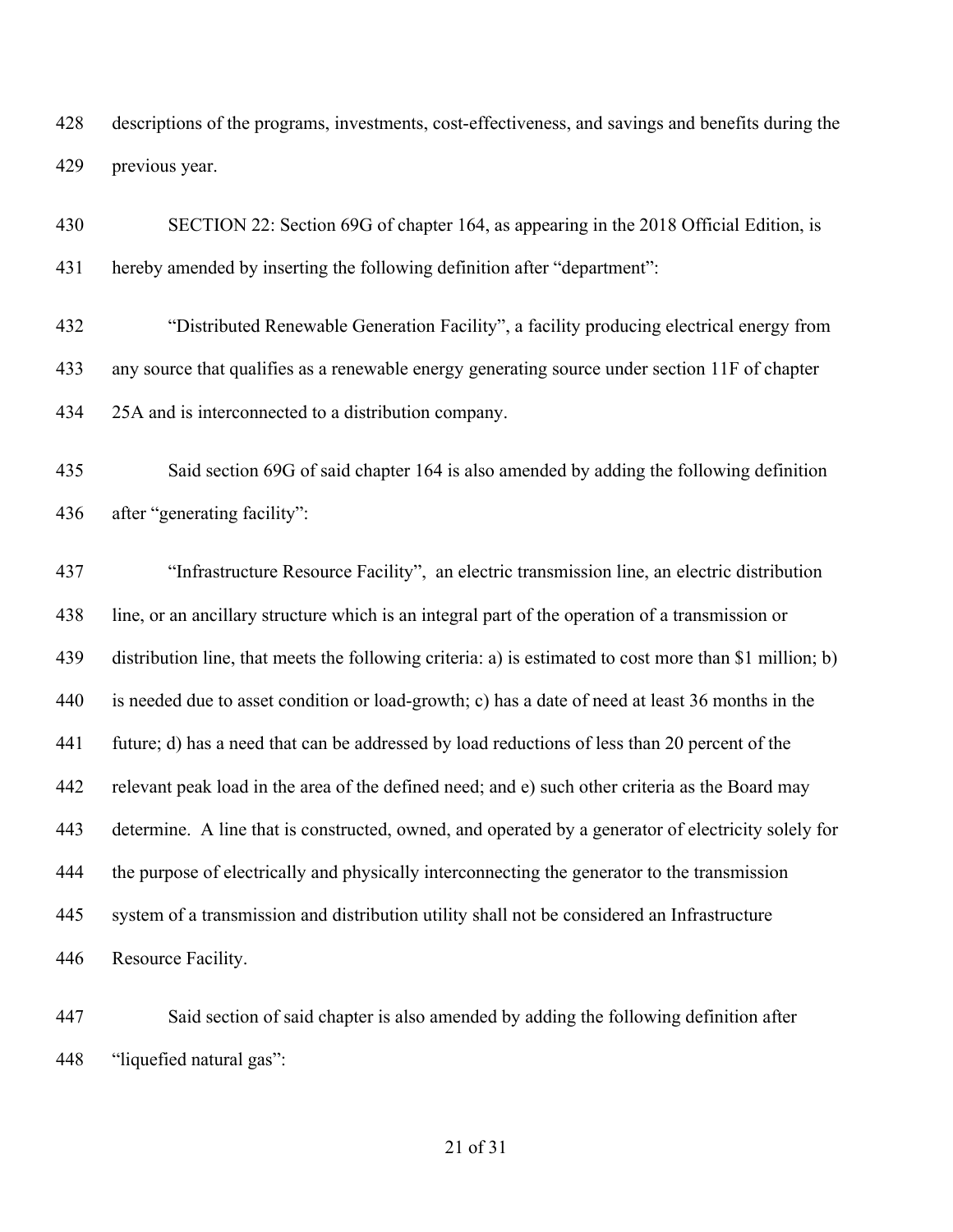"Local Energy Resource Alternative", the following methods used either individually or combined to meet or defer in whole or in severable part the need for a proposed Infrastructure Resource Facility: energy efficiency and conservation, energy storage system, electric vehicles, load management technologies, demand response, distributed renewable generation facilities, and other relevant technologies determined by the Board.

 SECTION 23: Chapter 164 of the General Laws is hereby amended by inserting after section 69J, as appearing in the 2018 Official Edition, the following section:

Section 69J 1/6:

 (a) No applicant shall commence construction of an Infrastructure Resource Facility at a site unless a Determination of Wires has been approved by the board. In addition, no state agency shall issue a construction permit for any Infrastructure Resource Facility unless the Determination of Wires has been approved by the board and the facility conforms with such determination. Applications for Determination of Wires must be filed with the board no later 462 than four years prior to date of in-service need.

(b) A petition for a Determination of Wires shall include, in such form and detail as the

 board shall from time to time prescribe, the following information: (1) a description of the Infrastructure Resource Facility, site and surrounding areas; (2) an analysis of the need for the facility over its planned service life, both within and outside the commonwealth, including date of need for the facility; (3) a description of the alternatives to the facility, such as other methods of transmitting or storing energy, other site locations, other sources of electrical power or gas, a reduction of requirements through load management, or local energy resource alternatives; and (4) the results of an investigation by an independent 3rd party, which may be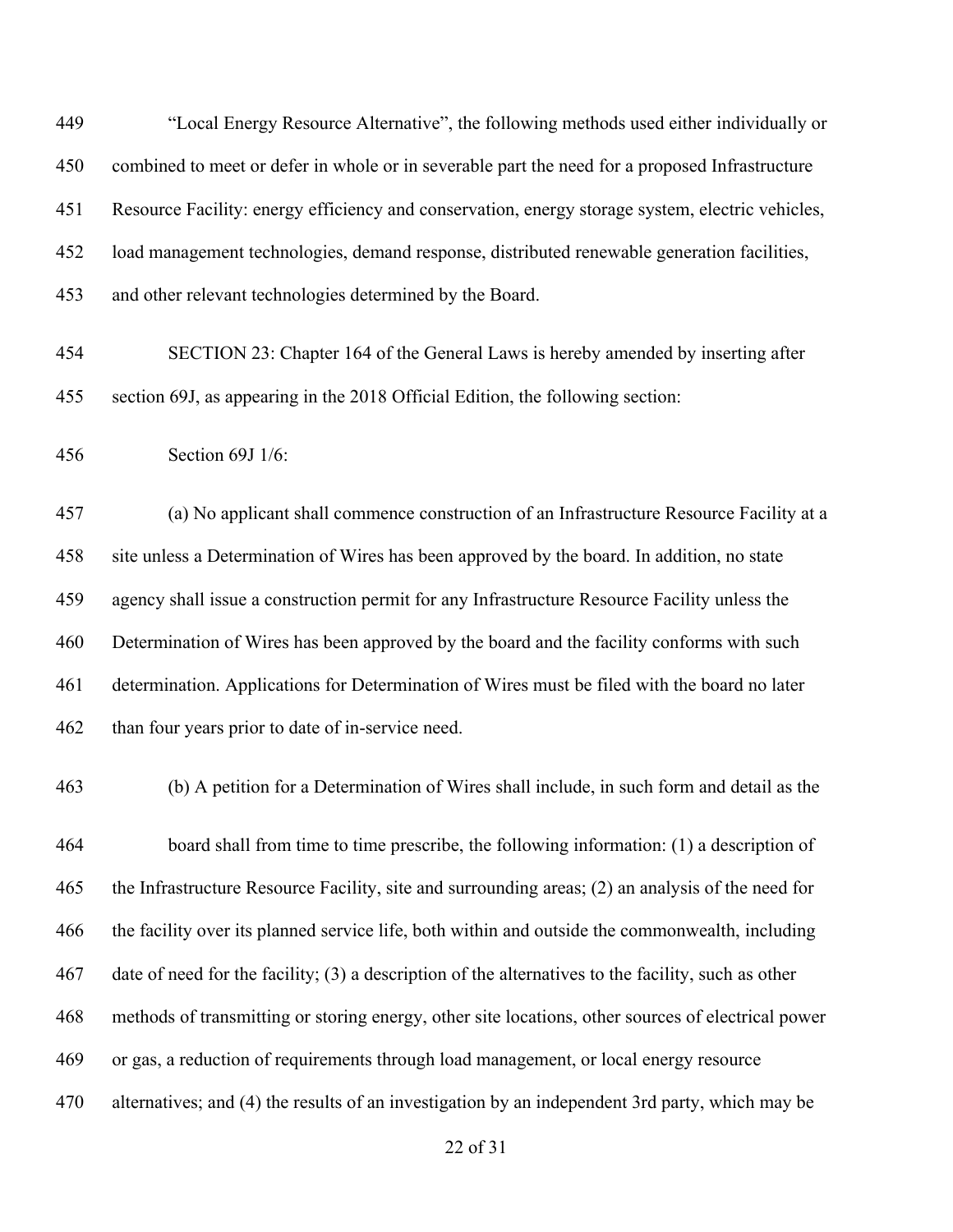the Board or a contractor selected by the Board, of local energy resource alternatives that may, alone or collectively, address or defer part or all of the need identified in the application for the Infrastructure Resource Facility. The investigation must set forth the total projected costs and economic benefits to ratepayers of the Infrastructure Resource Facility, as well as of the local energy resource alternative(s), over the effective life of the proposed Infrastructure Resource Facility.

 (c) Prior to issuing a Determination of Wires, the Board must consider whether it is possible for any Local Energy Resource Alternative(s), alone or in combination, to meet or defer some or all of the identified need. In its consideration, the Board shall compare the Infrastructure Resource Facility to Local Energy Resource Alternatives based on uniform, standard criteria, including benefit-cost analysis. In its Determination, the Board must make specific findings regarding: i) the portions of the identified need, if any, that cannot be addressed or deferred by Local Energy Resource Alternative(s), due to engineering or public safety reasons; ii) the portions of the identified need, if any, for which the Board determines Local Energy Resource Alternative(s), alone or in combination, may meet or defer the need more cost-effectively, as defined in subsection f, than the Infrastructure Resource Facility, and the duration of such deferral; and iii) additional portions of identified need, if any. Notice of issuance of a Determination of Wires must be provided to the town or city administrator of each municipality in which the related Infrastructure Resource Facility or Local Energy Resource Alternative(s) is located.

 (d) Upon issuance of a Determination of Wires that contains a finding that one or more Local Energy Resource Alternative(s) may satisfy or defer a portion of the identified need more cost-effectively, as defined in subsection f, than the Infrastructure Resource Facility, the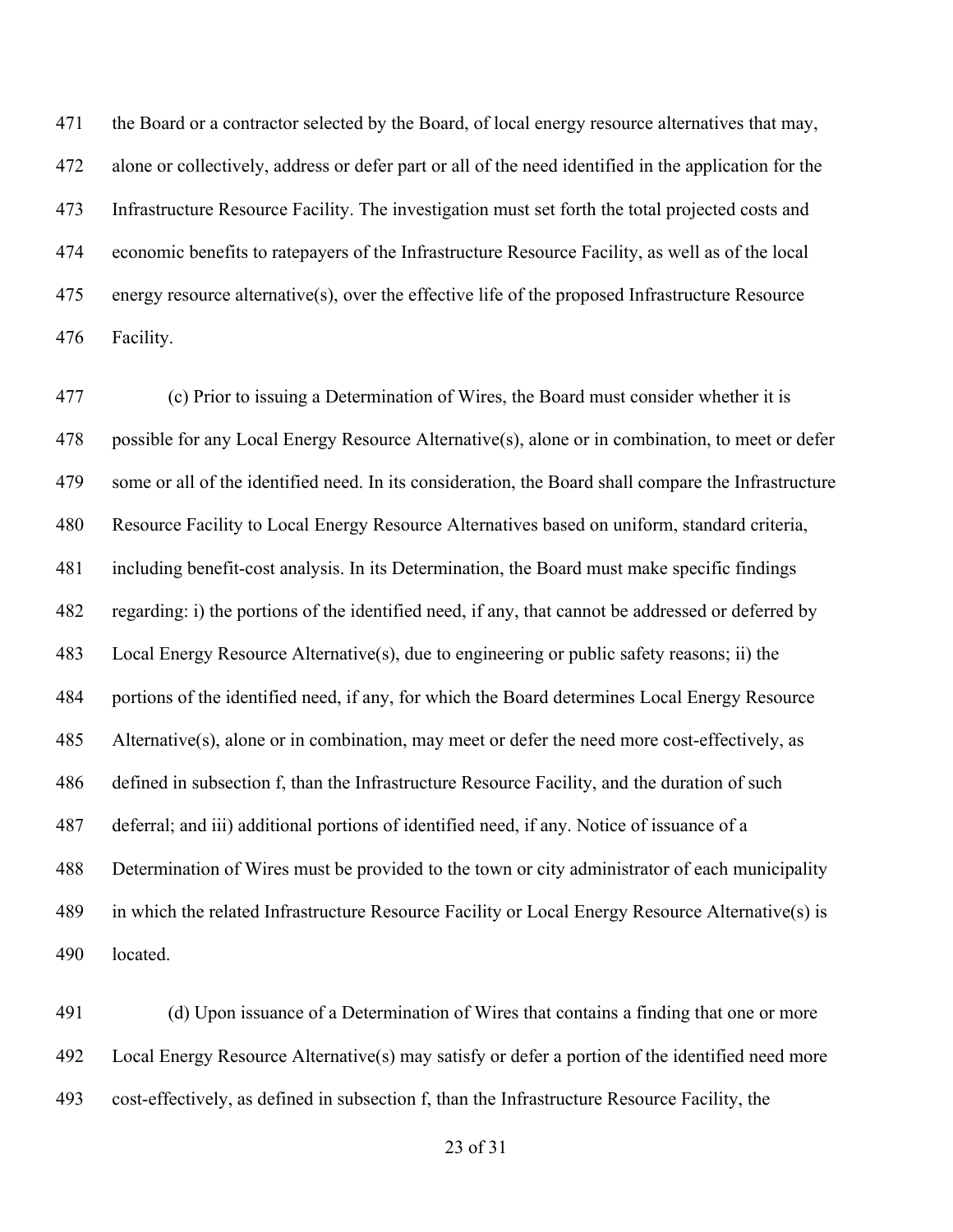applicant must engage in a transparent, open solicitation for resources that can meet or defer that portion of the need, as well as any additional portions of identified need. Any requests for proposals shall be reviewed by the Department in consultation with DOER, the Energy Efficiency Advisory Council, and the Grid Modernization Consumer Board. The applicant's selection of resources for contracting shall be carried out in consultation with DOER, and any contracts shall be reviewed and approved by the Department.

 (e) If during the review of contracts by the Department, it is determined that an Infrastructure Resource Facility will meet the identified need more cost-effectively, as defined in subsection f, than the Local Energy Resource Alternative(s), such finding shall serve as prima facie evidence of the Infrastructure Resource Facility being the "lowest possible cost" for the Board's determination under Section 69J.

 (f) Within three months of enactment of this section, the Department of Energy Resources shall develop, in consultation with the Energy Efficiency Advisory Council, a framework for benefit-cost analysis to be applied to evaluations of Infrastructure Resource Facilities and Local Energy Resource Alternatives, as a determinant of cost-effectiveness. The Total Resource Cost test utilized in the Energy Efficiency programs shall be appropriately modified to account for the value of reliability and other site-specific costs, benefits and risks appropriate to consideration of Local Energy Resource Alternatives. Categories of costs and benefits may include: ratepayer benefits; reasonably foreseeable environmental and public health compliance costs; line losses; local reliability; market price suppression effects for energy and capacity; fuel price risks; avoided transmission and distribution investments; electric generation supply costs and reductions; capacity market costs and reductions; ancillary services costs and reductions; transmission costs and reductions; distribution system costs and reductions; outage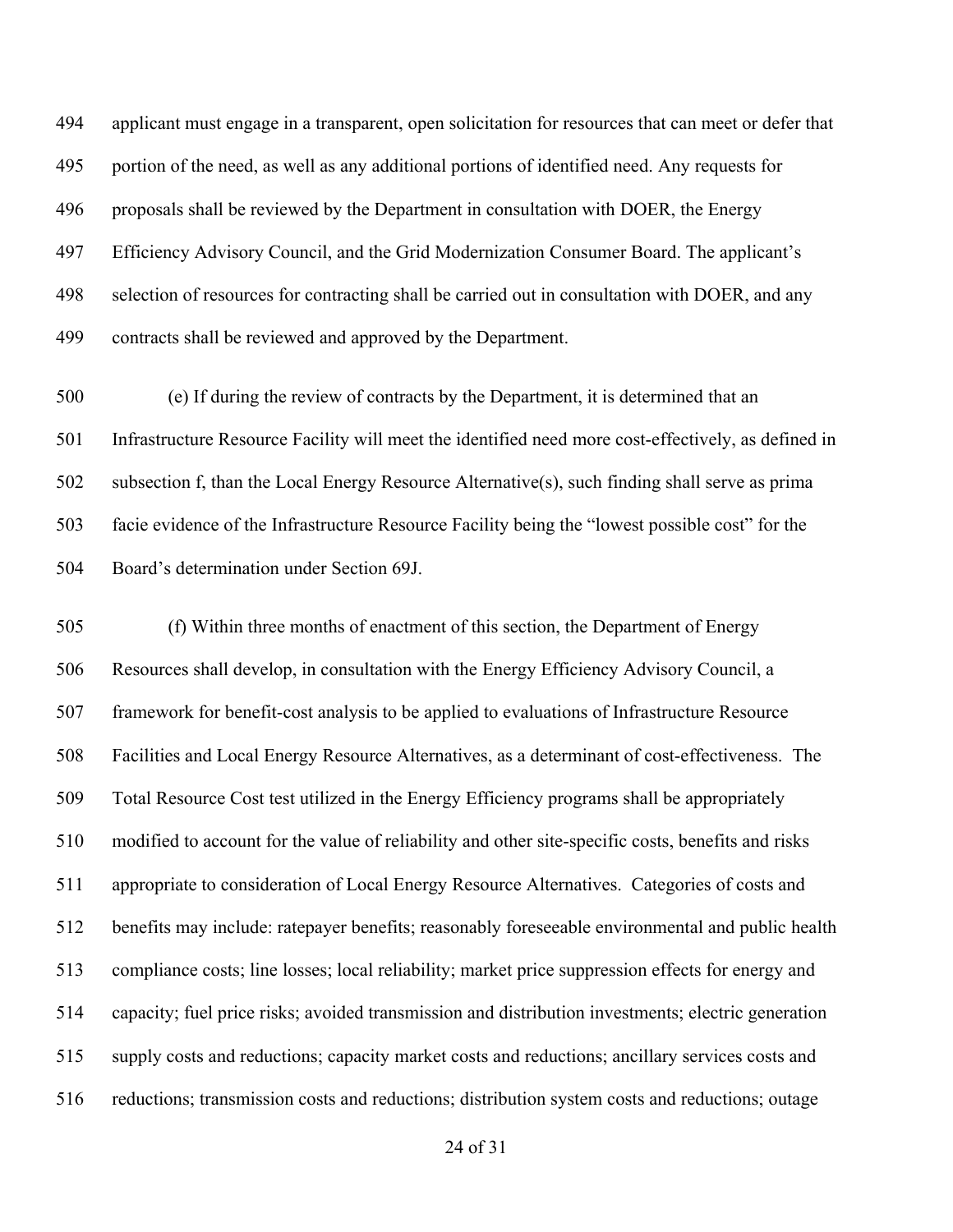costs and reductions for electric customers; renewable energy certificate costs; fuel costs; demand-reduction induced price effects; and other costs and benefits of switching to electricity- based end uses. No later than six months after enactment of this section, such framework shall be considered by the Board in creating regulations regarding the Board's process and criteria for determining cost-effectiveness and issuing a Determination of Wires.

 (g) Within ten months of enactment of this section, the Department shall issue criteria outlining acceptable methods for securing contracts for Local Energy Resource Alternatives. The Department may consider whether utility performance incentives are appropriate. Any such incentives must be included in the cost effectiveness analysis set forth in subsection f.

 (h) If the Board determines that one or more local energy resources alternative(s) can sufficiently address or defer the identified need at greater overall economic benefit to ratepayers across the region than the Infrastructure Resource Facility, but at a higher cost to ratepayers in

 the Commonwealth, the Board shall make reasonable efforts to achieve within 180 days an agreement among the states within the ISO-NE region to allocate the cost of the local energy resource alternative(s) among the ratepayers of the region using the allocation method used for regional transmission lines or a different allocation method that results in lower costs than the proposed Infrastructure Resource Facility to the ratepayers of the Commonwealth.

 SECTION 24: Section 69J of chapter 164 of the General Laws, as appearing in the 2018 Official Edition, is hereby amended by striking the third paragraph and inserting in its place thereof the following paragraph:

 A petition to construct a facility shall include, in such form and detail as the board shall from time to time prescribe, the following information: (1) a description of the facility, site and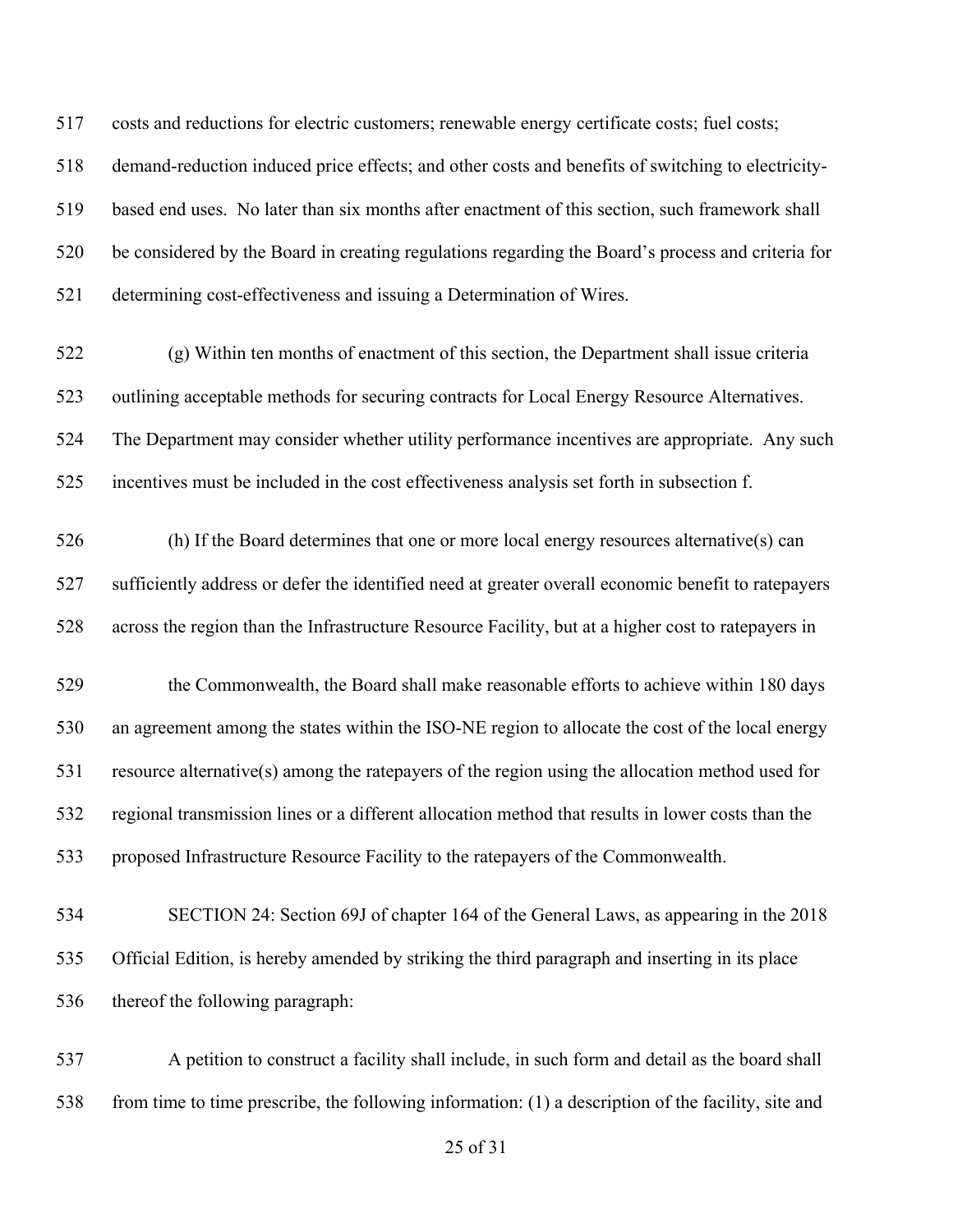surrounding areas; (2) an analysis of the need for the facility, either within or outside, or both within and outside the commonwealth; (3) a description of the alternatives to the facility, such as other methods of transmitting or storing energy, other site locations, other sources of electrical power or gas, or a reduction of requirements through load management; (4) any applicable Determination of Wires; and (5) a description of the environmental impacts of the facility, including impacts on greenhouse gas emissions. The board shall be empowered to issue and revise filing guidelines after public notice and a period for comment. A minimum of data shall be required by these guidelines from the applicant for review concerning land use impact, water resource impact, air quality impact, solid waste impact, radiation impact and noise impact.

 SECTION 25. Within one year of the effective date of this act, the Executive Office of Energy and Environmental Affairs shall promulgate regulations to develop and implement a low carbon fuel standard. Said clean fuel standard shall aim to reduce the carbon intensity of transportation fuels, while accounting for the full lifecycle greenhouse gas emissions of all fuels.

 SECTION 26. Chapter 25A of the General Laws is hereby amended by adding the following section:-

 Section 17. (a) The department shall establish an energy storage system target for the deployment of energy storage systems by distribution company customers, distribution companies and municipal lighting plants to achieve a statewide energy storage deployment target of 2,000 megawatts by January 1, 2030 and a subsequent statewide energy storage deployment target to be achieved by January 1, 2035. The department shall set annual statewide deployment targets to be achieved in each distribution company's and municipal lighting plant's service territory in order to reach the energy storage system targets required under this section.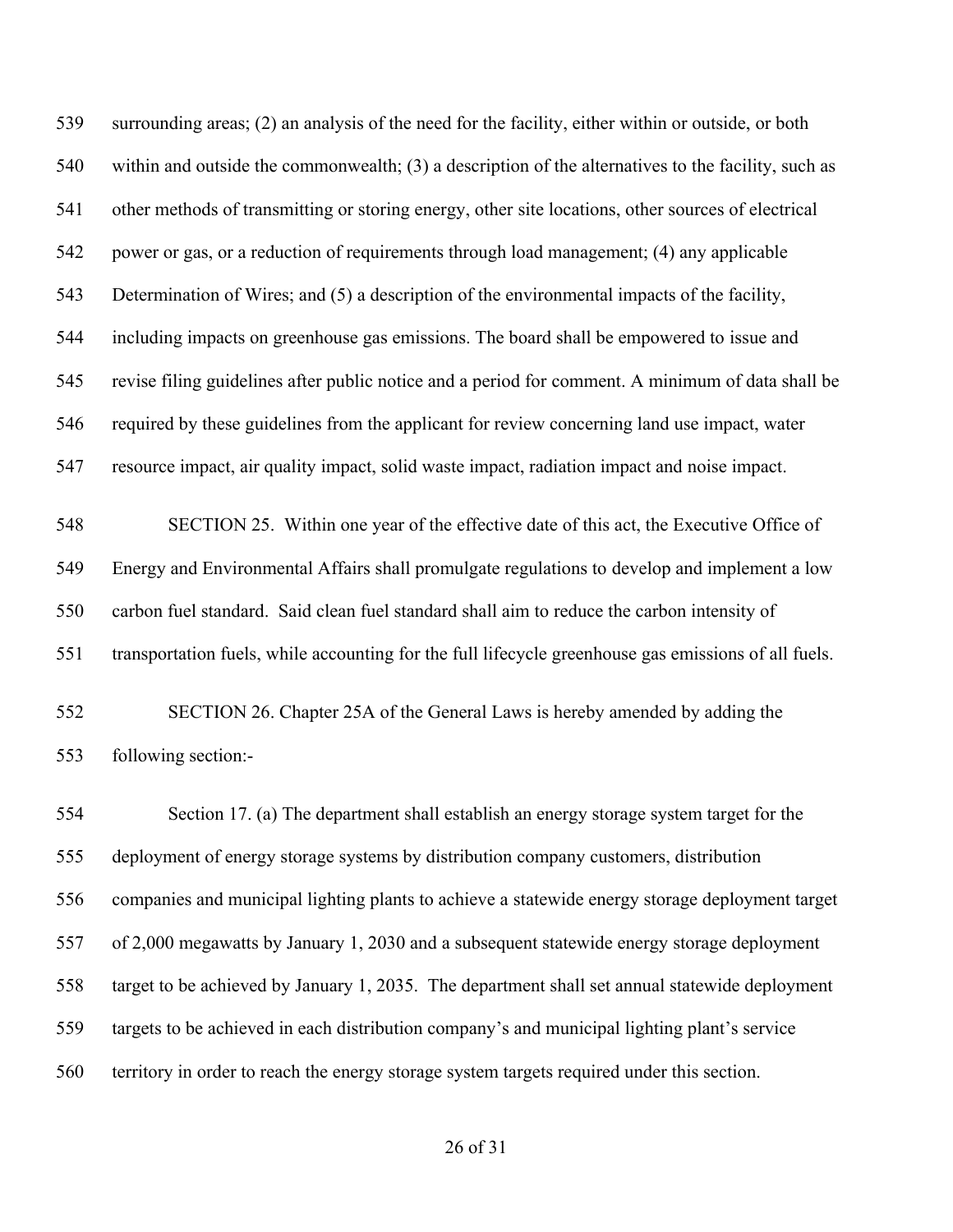(b) To achieve the annual targets established in subsection (a), the department may consider a variety of deployment mechanisms and may require policies to encourage the cost-

 effective deployment of energy storage systems including, but not limited to: (i) distribution company or municipal lighting plant programs to encourage private deployment of energy storage systems by their customers; (ii) procurement of cost-effective energy storage systems to be owned and operated by a distribution company; provided, however, that any such procurement shall finance the deployment of energy storage systems for the purpose of: (1) a nonwires alternative to investment in distribution; (2) deferring investment in distribution infrastructure that would otherwise be needed to address actual or forecasted overloads on distribution circuits or at substations; or (3) improving the capability of the distribution system to recover from adverse events that otherwise could result in long-term outages in critical areas of the distribution system; (iii) the use of alternative compliance payments collected pursuant to subsection (e)to fund a grant program for private development; and (iv) the use of energy storage to replace fossil generation and the use of energy efficiency funds under section 19 of chapter 25 if the department determines that customer-owned energy storage provides sustainable peak load reductions on either the electric or gas distribution systems and is otherwise consistent with section 11G of this chapter.

 (c) A distribution company shall not own or operate energy storage systems equal to more than 20 per cent of the annual target established by the department for the distribution company's service territory established in subsection (a) for the purpose of achieving the annual targets; provided, however, that the department shall ensure that no distribution company shall prevent or interfere with a customer or developer's ability to enter into agreements to own or operate behind the meter energy storage systems.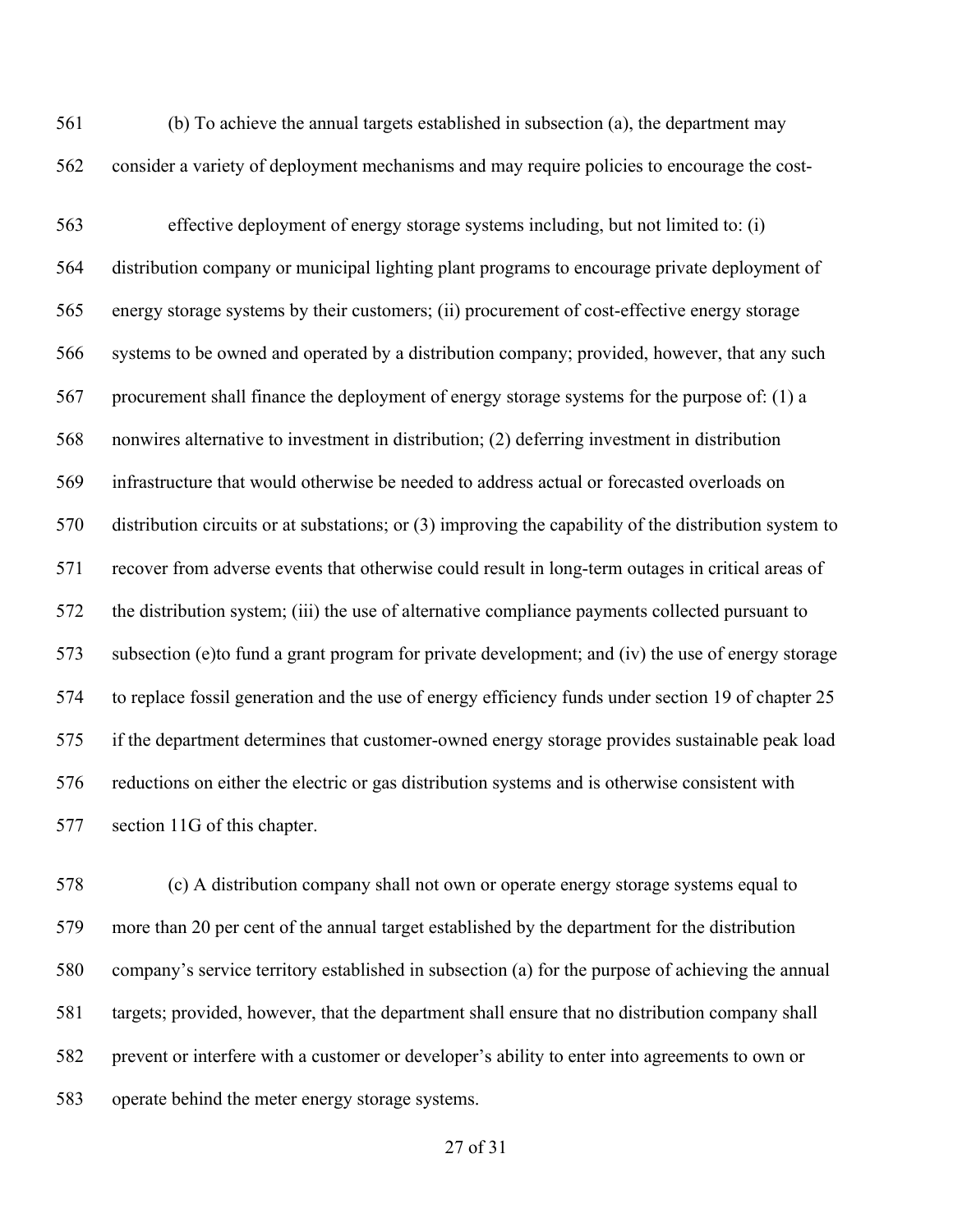(d) Each distribution company and municipal lighting plant shall annually make a map available that identifies areas of critical need for energy storage systems within their service territory. Each distribution company and municipal light plant shall identify on the map areas of actual or forecasted overloads on distribution circuits or at substations. The map shall aggregate system detail as necessary for distribution system security.

 (e) The department shall promulgate regulations to: (i) establish a carve-out of the alternative energy portfolio standard obligation under section 11F1/2 for energy storage systems as defined in section 1 of chapter 164; and (ii) allow each distribution company and municipal lighting plant to discharge its obligations under this section by either procuring attributes from energy storage systems that qualify under the carve-out established pursuant to this section or by making an alternative compliance payment in an amount to be established by the department. The regulations shall require distribution companies and municipal lighting plants to annually submit to the department a report that shows it is in compliance with this section.

 (f) Annually, not later than December 1, the department shall make available on its website a report on the energy storage system target program.

(g) The department shall promulgate regulations to implement this section.

 SECTION 27. Section 139 of chapter 164 is hereby amended by striking out subsection (f) and inserting in place thereof the following subsection:- (f) No aggregate net metering cap shall apply to solar net metering facilities with the exception that the maximum amount of generating capacity eligible for net metering by a municipality or other governmental entity shall be 10 megawatts.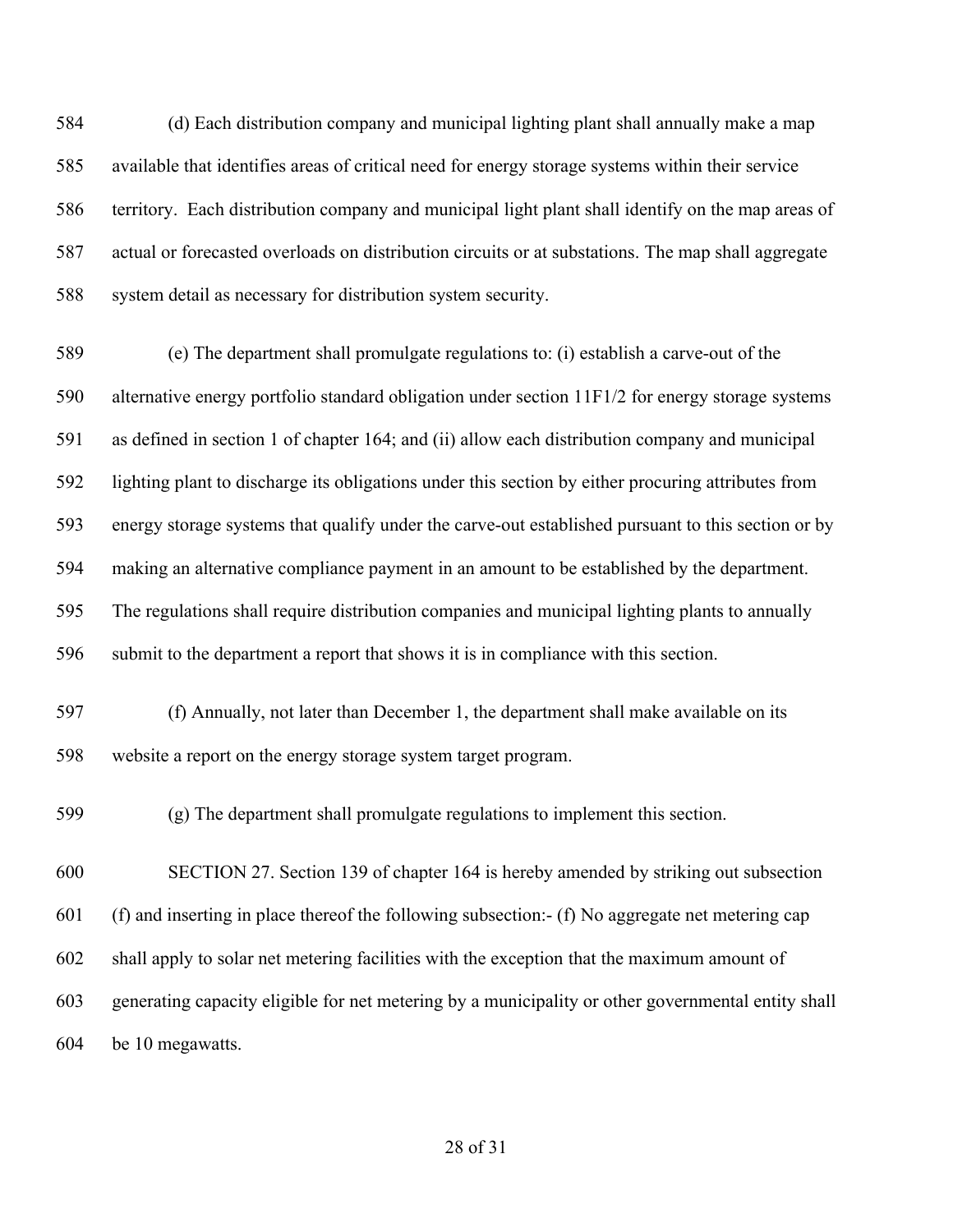SECTION 28. Subsection (a) of section 10 of chapter 21N of the General Laws, as so appearing, is hereby amended by inserting at the end thereof the following words:- Upon the adoption of the state plan, all certificates, licenses, permits, authorizations, grants, financial obligations, projects, actions and approvals for any proposed projects, uses or activities in and by a state agency or state authority shall be consistent, to the maximum extent practicable, with the plan.

 SECTION 29. Section 26A of chapter 21 of the General Laws, as appearing in the 2018 Official Edition, is hereby amended by inserting after the word "effluent", in line 67, the following words:- hydraulic fracturing fluid.

 SECTION 30. Section 27 of said chapter 21, as so appearing, is hereby amended by adding the following clause:-

 (14) Enforce restrictions on drilling, waste treatment and disposal and mining activities which have been enacted to protect the water quality and the natural resources of the commonwealth.

 SECTION 31. Section 42 of said chapter 21, as so appearing, is hereby amended by inserting after the word "commonwealth", in line 3, the following words:- ,or into an injection well or into a treatment works in the commonwealth.

 SECTION 32. (a) As used in this section, the following words shall have the following meanings unless the context clearly requires otherwise:-

 "Fluid", any material or substance which flows or moves whether in semi-solid, liquid, sludge, gas or any other form or state.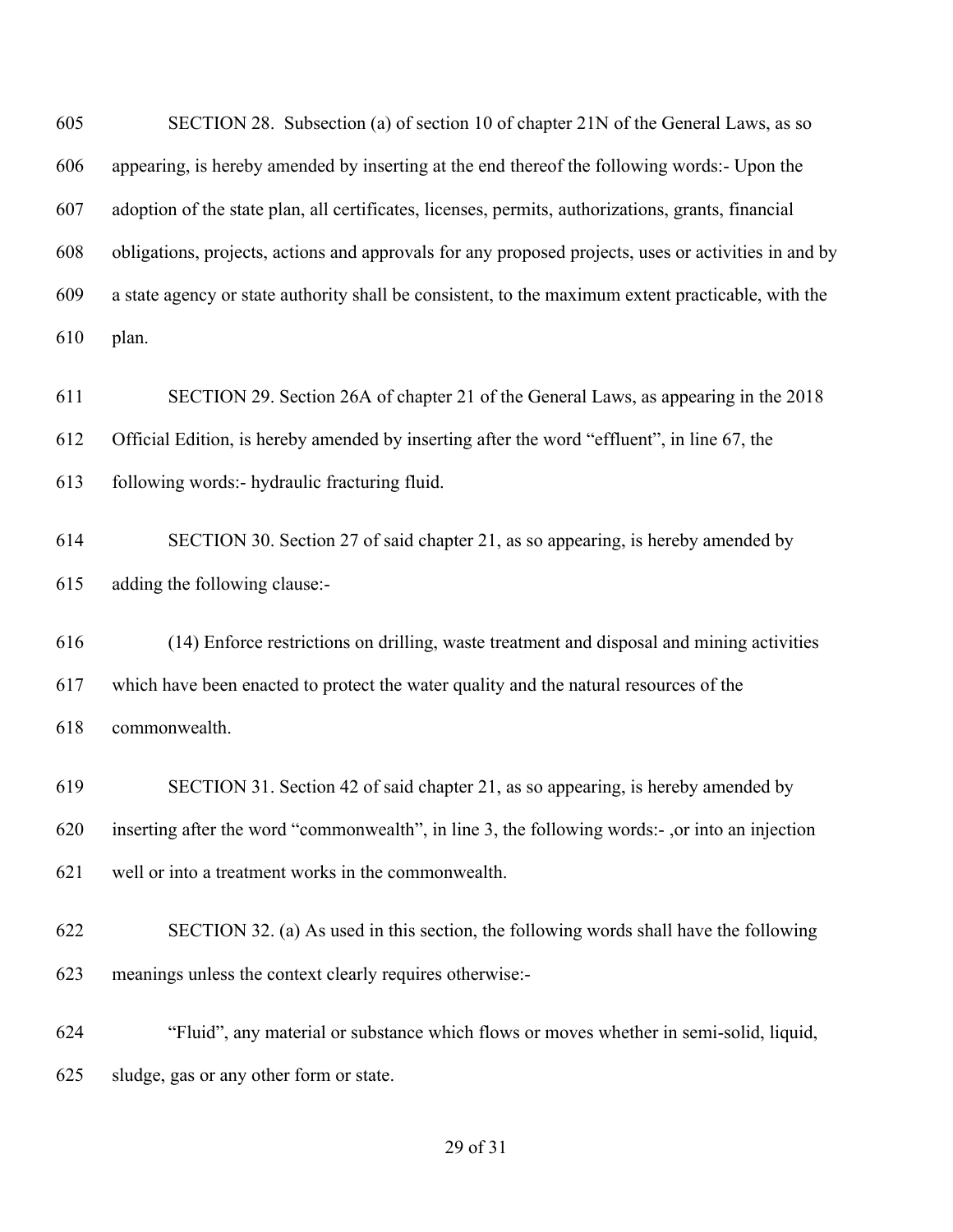"Gas", all natural gas, whether hydrocarbon or nonhydrocarbon, including hydrogen sulfide, helium, carbon dioxide, nitrogen, hydrogen, casinghead gas and all other fluid hydrocarbons not defined as oil. "Hydraulic fracturing", the process of pumping a fluid into or under the surface of the ground in order to create fractures in rock to produce or recover oil or gas. "Oil", crude petroleum, oil and all hydrocarbons, regardless of specific gravity, that are in the liquid phase in the reservoir and are produced at the wellhead in liquid form. "Oil and gas", oil and gas collectively, or either oil or gas, as the context may require to give effect to the purposes of this chapter. (b) a person shall not engage in hydraulic fracturing in the Commonwealth. (c) a person shall not collect, store, treat or dispose of wastewater hydraulic fracturing fluid, wastewater solids, drill cuttings or other byproducts from hydraulic fracturing in the Commonwealth. SECTION 33. The Department of Environmental Protection shall promulgate regulations requiring producers, importers, and wholesale distributors that sell, supply, or offer for sale transportation fuels in Massachusetts to report all Massachusetts transportation fuel sales, and the source of any fuel sold, to the Department of Environmental Protection. The regulations shall require the Department of Environmental Protection to compute and track the individual and collective lifecycle greenhouse gas emissions of all fuels, as well as the carbon intensity of each fuel, that are reported by regulated entities on an annual basis.